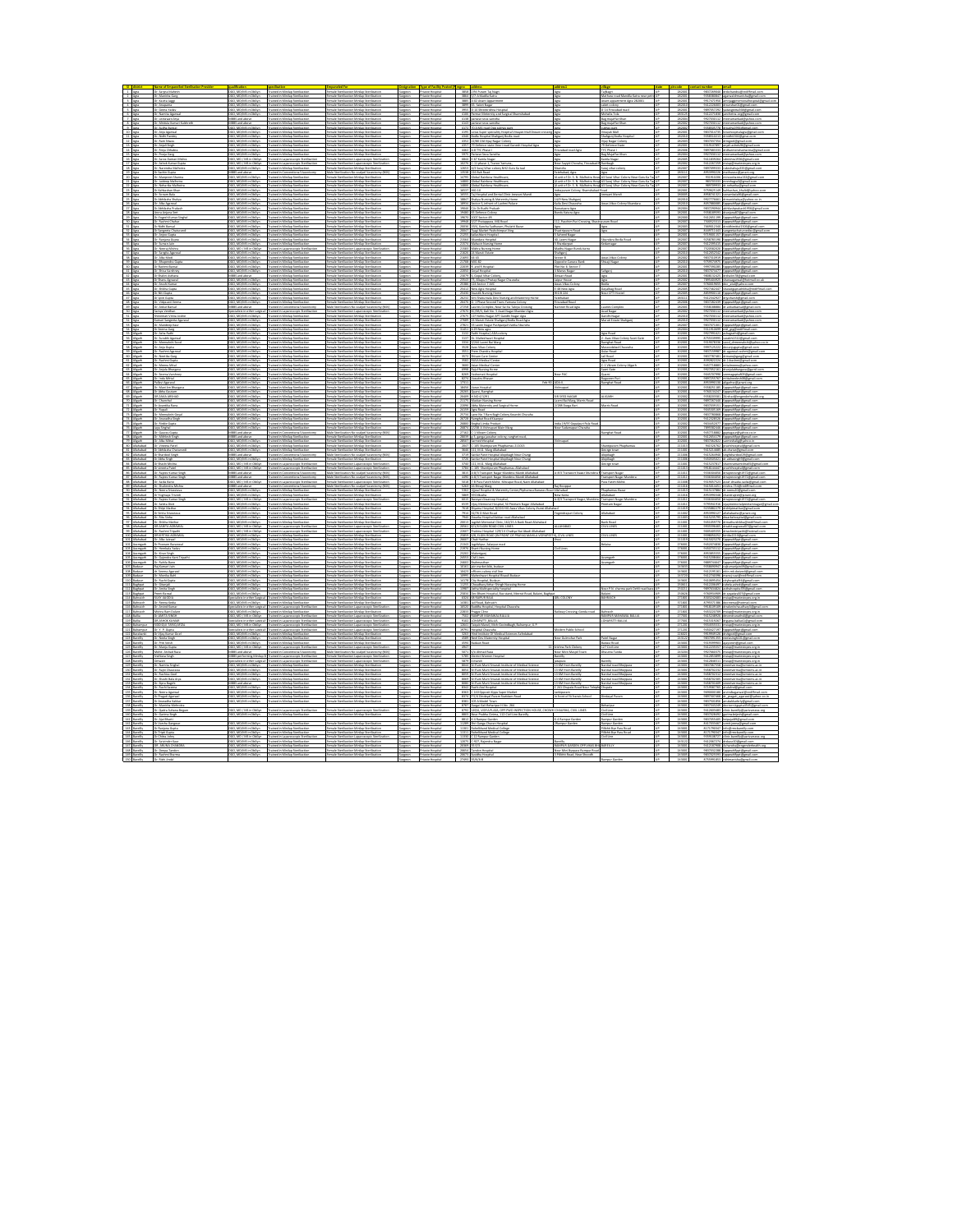|                                                                                                                                                                                                                                                                                                                                                                                                                                                                                  | Dr. Gayatri Sine                                                                                                                                                                                                                                                 | DGO, MD / MS in ObGet Trained in Lar                                                                                                                              | Female Sterilization Lago                                                              |                           | Private Hosp                               |                  | 27498 Mahendra Gays                                                                                      |                                                  | <b>Izzat Nan</b>             |                          | 2430            | 9456067557 materialran   |                                                                          |
|----------------------------------------------------------------------------------------------------------------------------------------------------------------------------------------------------------------------------------------------------------------------------------------------------------------------------------------------------------------------------------------------------------------------------------------------------------------------------------|------------------------------------------------------------------------------------------------------------------------------------------------------------------------------------------------------------------------------------------------------------------|-------------------------------------------------------------------------------------------------------------------------------------------------------------------|----------------------------------------------------------------------------------------|---------------------------|--------------------------------------------|------------------|----------------------------------------------------------------------------------------------------------|--------------------------------------------------|------------------------------|--------------------------|-----------------|--------------------------|--------------------------------------------------------------------------|
| 151 Barelly<br>152 Barelly<br>153 Barelly                                                                                                                                                                                                                                                                                                                                                                                                                                        | Dr. Qualities Klean                                                                                                                                                                                                                                              | DCD MD /MS in OhGen Trained in I ensymptotic Starlington                                                                                                          | Cample Quellingting   ananyarook: Quellingting                                         |                           | Private Hospital                           |                  | 27507 Plibhit Bye Pass Road                                                                              |                                                  | Chandrew                     |                          | 243000          |                          | 0120647206 Info@enchamily.com                                            |
|                                                                                                                                                                                                                                                                                                                                                                                                                                                                                  | Dr. Kiran Amewall                                                                                                                                                                                                                                                | DGO, MD/MS in ObGyn Trained in Minilao Sterilization                                                                                                              | Cample Quellysting Minites Quellysting                                                 | Surgeon                   | Private Hospital                           |                  | 30633 Ashok Kiran Hospital                                                                               |                                                  | <b>Ramour Garden</b>         | <b>CAN</b>               | 743000          |                          | 9412291875 Ashpkkiran bly@vahoo.com                                      |
| 154 Bareily                                                                                                                                                                                                                                                                                                                                                                                                                                                                      | Dr. Manisha Jindal                                                                                                                                                                                                                                               | CO MO/MS in OhCun Trained in Minilan Starlington                                                                                                                  | Cample Quellywing Minites Quellication                                                 |                           | Private Hospital                           | 3509 350 68      |                                                                                                          |                                                  | <b>Ramour Garden</b>         |                          | 243001          | 0030056070               | <b>Shimanisha diama Loom</b>                                             |
|                                                                                                                                                                                                                                                                                                                                                                                                                                                                                  | Pr Stalini Mahera                                                                                                                                                                                                                                                | Trained in Minilao Sterilizatio<br>DOD MO/MS in ONCH                                                                                                              | Cample Quellington Minilan Quellington                                                 | Garment                   | Private Hospital                           | <b>Sheep ext</b> |                                                                                                          |                                                  | Deen Days! Purp              | i in                     | 24300           |                          | <b>CONTRACTOR</b> de des Estacabas de capital esta-                      |
| 155 Barelly<br>156 Barelly                                                                                                                                                                                                                                                                                                                                                                                                                                                       | Dr. Darskholms Aldrey                                                                                                                                                                                                                                            | DCO MD/MS in OhCun. Engined in Minilan Starlington                                                                                                                | Camala Quellingting Minilan Quellingting                                               | Surgeon                   | <b>Drivers Mounted</b>                     |                  | 31826 146 Ezzai Nagar Gotiya Jagatour Lal Begam Barelly                                                  |                                                  |                              | <b>LID</b>               | 243005          |                          | 9319431187 datakhshanfh@amail.com                                        |
| 157 Rasti                                                                                                                                                                                                                                                                                                                                                                                                                                                                        | Dr. Helse Steels                                                                                                                                                                                                                                                 | DGO, MD/MS in ObGyn Trained in Minilao Sterikzation                                                                                                               | Camala Quellivation Minilan Quellivation                                               | Surgeon                   | Private Hospital                           |                  | 34300 Block Board Bartehan                                                                               |                                                  |                              | iiD.                     | 222001          |                          | 9415497170 fogpeablfgpt@email.com                                        |
|                                                                                                                                                                                                                                                                                                                                                                                                                                                                                  | DR. SHWETA GUFTA                                                                                                                                                                                                                                                 | GO, MD/MS in ObGyn Trained in Minilao Sterilizatio                                                                                                                | Female Sterilization Minilao Sterilization                                             |                           | Private Hospital                           |                  | <b>28STC MAVWILS MEDICAL CENTR</b>                                                                       | MALVIYA ROAD                                     |                              |                          | 27200           |                          | 8795677203 lucky2 excess@email.com                                       |
| 158 Basti<br>159 Bijnaur<br>160 Bijnaur                                                                                                                                                                                                                                                                                                                                                                                                                                          | Dr. Inchi Bala                                                                                                                                                                                                                                                   | DCO MD/MS in OhCun. Engined in Minilan Starlington                                                                                                                | Camala Quellingting Minilan Quellingting                                               | Garment                   | Drivers Monday                             |                  | 1177C Volume Musel Broad                                                                                 | Nei Gerti Gilma                                  |                              | 11D                      | 246,705         |                          | 0634308585 AvinhamidsraShiberral com                                     |
|                                                                                                                                                                                                                                                                                                                                                                                                                                                                                  | Dr. Seans Grah                                                                                                                                                                                                                                                   | DCO MD/MS in OhCun. Engined in Minilan Starlington                                                                                                                | Camala Quellingting Minilan Quellingting                                               | Surgeon                   | <b>Drivers Mounted</b>                     |                  | 17212 Children                                                                                           |                                                  | Child Lines                  | <b>LID</b>               | 246200          |                          | 9837033451 foopeablfoot@email.com                                        |
| 351 Binaur                                                                                                                                                                                                                                                                                                                                                                                                                                                                       | Dr. Renu Sharma                                                                                                                                                                                                                                                  | SO MD/MS in OhDun Trained in Minilan Gardinatin                                                                                                                   | Camala Quellington Minilan Quellington                                                 | <b>Greening</b>           | Private Hospital                           |                  | 17338 Near Roadways Bus Stand                                                                            | Child Lines III                                  |                              |                          | 24620           |                          | 9977127807 Engraphitive diamail con                                      |
|                                                                                                                                                                                                                                                                                                                                                                                                                                                                                  | Dr. Nirvama Chaudha                                                                                                                                                                                                                                              | DGO, MD/MS in ObGyn Trained in Minilao Sterilizatio                                                                                                               | Female Sterilization Minilao Sterilization                                             |                           | Private Hospital                           |                  | 17301 Children                                                                                           | Nazina Road                                      |                              |                          | 246700          |                          | 9837154776 RemembRent Barnall com                                        |
| 352 Bilmar<br>353 Bilmar<br>365 Bilmar                                                                                                                                                                                                                                                                                                                                                                                                                                           | Dr. Magna                                                                                                                                                                                                                                                        | DOD MD/MS in OND at<br>Trained in Minilan Starlington                                                                                                             | Cample Quellington Minites Quellington                                                 | Gargany                   | <b>Drivers Mounted</b>                     |                  | 10073 Lutel Board                                                                                        |                                                  |                              | 11D                      | 246,705         |                          | 9758723580 formeshifred@email.com                                        |
|                                                                                                                                                                                                                                                                                                                                                                                                                                                                                  | Dr. Brunnam Island                                                                                                                                                                                                                                               | <b>SOLD IN 2MONE IN COLUMN</b><br>Trained in Miniter Gardinating                                                                                                  | Cample Quellington Minites Quellington                                                 |                           | <b>Drivers Housted</b>                     |                  | 19391 Kanha Karmani Monethal                                                                             | Near Gonzhanz, Nazimahad                         |                              |                          | 246767          |                          | 9760675575 Rememblished Barnell com                                      |
|                                                                                                                                                                                                                                                                                                                                                                                                                                                                                  | Dr. Sangeeta Gara                                                                                                                                                                                                                                                | DOD MODIFICATION<br>Trained in Minites Gardinate                                                                                                                  | Cample Quellington Miniter Quellingto                                                  | <b>CORPORA</b>            | Private Hospital                           |                  | 19366 Sanieruni Hospital                                                                                 | Near Railway Stat<br><b>Quelous Boyer</b>        |                              | i.                       | 24676           |                          | 9913471023 Engraphitizet (fama) con                                      |
| 355 Bijtaur<br>352 Bijtaur<br>353 Bijtaur                                                                                                                                                                                                                                                                                                                                                                                                                                        | Dr. Farhat Jahan                                                                                                                                                                                                                                                 | DGO, MD/MS in ObGyn Trained in Minilao Sterilization                                                                                                              | Female Sterilization Minilao Sterilization                                             | Surgeon                   | Private Hospital                           |                  | 20383 Akha Hospital                                                                                      | Bus Stand                                        |                              |                          | 246763          |                          | 9837078699 focorabifoot@email.com                                        |
|                                                                                                                                                                                                                                                                                                                                                                                                                                                                                  | Dr Drauman Late                                                                                                                                                                                                                                                  | DCO MD/MS in OhCun. Trained in Minilan Starlington                                                                                                                | Cample Quellywing Minites Quellication                                                 | Garmana                   | <b>Drivers Monday</b>                      |                  | 20202 Day Number Normal                                                                                  | Maridage Dood N                                  |                              | 11D                      | 246734          |                          | 7400202050 formablised flams Loss                                        |
|                                                                                                                                                                                                                                                                                                                                                                                                                                                                                  | Dr. Marmandar Singl                                                                                                                                                                                                                                              | particles in other control Crained in Langemental Qualitation                                                                                                     | Camala Gardinating Lanamarcolic Gardinati                                              | <b>Contractor</b>         | Drivers Mounted                            |                  | 23210 Barnan Maternitudi Sumiral Centre                                                                  | enhans                                           | <b>Maradahad Brant</b>       |                          | 24630           | 0050754715               | forecabilized diamal con                                                 |
|                                                                                                                                                                                                                                                                                                                                                                                                                                                                                  | Dr. Seema Deshwall                                                                                                                                                                                                                                               | DGO, MD/MS in ObGyn Trained in Minilao Sterilization                                                                                                              | Female Sterilization Minilag Sterilization                                             | Surgeon                   | Private Hospital                           |                  | 25404 Kiratour Road                                                                                      |                                                  |                              | 11D                      | 246700          |                          | 8755348821 fogpeablfgpt@email.com                                        |
|                                                                                                                                                                                                                                                                                                                                                                                                                                                                                  | -270 Bulandhahr DR SHOBHA GARS<br>-270 Bulandhahr DR SHOBHA GARS<br>-272 Bulandhahr DR REENA AGGARWAL                                                                                                                                                            | DGO, MD/MS in ObGyn<br>Trained in Minilao Sterilizatio                                                                                                            | Female Sterilization Minilao Sterilizatio                                              | Gargains                  | Private Hospital                           |                  | SSGR GARG HOSPITAL                                                                                       | <b>OILIRIA TEMPO STANI</b>                       |                              |                          | 20300           |                          | 9412744445 shobba.eara@@email.co.                                        |
|                                                                                                                                                                                                                                                                                                                                                                                                                                                                                  |                                                                                                                                                                                                                                                                  | DOD ARMAK IN ONGHI<br>Trained in Minites Quellingto<br>DCD MD/MS in OhCun Trainart in Minilan Starlington                                                         | amala Quellivating Minites Quellivati                                                  | mann                      | Drivata Morrita                            |                  | 5573 BASTOCI NI IDSNG WOME BEWAN SAMPAT LODGE                                                            | HERO HONDA ACENCY ROAD                           |                              | <b>ID</b>                | 20300           | 0003564000               | 100 restraithered co.                                                    |
|                                                                                                                                                                                                                                                                                                                                                                                                                                                                                  |                                                                                                                                                                                                                                                                  |                                                                                                                                                                   | Camala Quellington Minilan Quellington                                                 | Garment                   | Private Hospital                           |                  | <b>GMA</b> WHI RIA TEMPO STAND                                                                           | IANANA MOSPITAL ROAD                             | BULANDSHAHR                  |                          | 20300           |                          | 9837004569 unhbur@email.com                                              |
| 173 Bulandhahr DR BINDULKA                                                                                                                                                                                                                                                                                                                                                                                                                                                       | DR. BINDER INA TYAC<br><b>DR MEENAPOR RANA</b>                                                                                                                                                                                                                   | DOD MOAK IN ONCH.<br>Trained in Miniter Quellings<br>DOD MOARCH ONCH                                                                                              | amala Quellivation Minites Qu-                                                         |                           | Private Hospita                            |                  | 8144 D.M COLONY ROAD<br>9724 RANA MOSPITAL DELM ROAD                                                     | IN FRONT OF SALES TAX OFFICE                     |                              | <b>ID</b>                | 20306<br>zoane  | 9720099879<br>0037777701 | rampd2tusei@email.c<br>anahounitalburdhamal.comb                         |
|                                                                                                                                                                                                                                                                                                                                                                                                                                                                                  |                                                                                                                                                                                                                                                                  | Trained in Minilao Sterilizatio<br>DGO, MD/MS in ObGyn Trained in Minilap Sterilization                                                                           | amala Quellivatino Minilan Quellivatin<br>Female Sterilization Minilag Sterilization   | <b>CRANK</b>              | Drivers Mounted<br>Private Hospital        |                  | 16606 Manuarover Colory                                                                                  | snna<br>Khuria Road                              | GALLOOD<br>Manuarover Colony | UP.                      | 203000          |                          | 9410646979 fpppeahlfppt@gmail.com                                        |
| 176 Bulandshahr Geeta Chaudhary                                                                                                                                                                                                                                                                                                                                                                                                                                                  |                                                                                                                                                                                                                                                                  | DGO, MD/MS in ObGyn Trained in Minilao Sterilization                                                                                                              | Camala Quellivation Minilan Quellivation                                               | Surgeon<br>Surgeon        | Private Hospital                           |                  |                                                                                                          | Near Bharat Gas Godown Delhi Road                |                              |                          | 203000          |                          | 9758995919 fogpeablfgst@email.com                                        |
|                                                                                                                                                                                                                                                                                                                                                                                                                                                                                  |                                                                                                                                                                                                                                                                  | Trained in Minites Gardinati<br>DOD MO/MS in ONCH                                                                                                                 | Camala Quellington Minilan Quelling                                                    |                           | Private Hospital                           |                  | 16638 366 Old Post Office building<br>17126 Manuarover Color                                             | Khuria Road                                      | Manuscript Col               | <b>ID</b>                | 20306           |                          | 0037410756 formeshifred@email.co                                         |
| 177 Bulandshahr Dr. Framila Mitta<br>178 Bulandshahr Dr. Manju Agarw                                                                                                                                                                                                                                                                                                                                                                                                             | Dr. Maniu Ananya                                                                                                                                                                                                                                                 | 060. MD/MS in ObGyn<br>Trained in Minilao Sterilizatio                                                                                                            | nale Sterlization Minilao Sterlizatio                                                  | Surgeon                   | Private Hospital                           |                  | 17569 DM Colony Road                                                                                     |                                                  | DM Colony Road               |                          | 20300           | 9634245686               | fogpeablfgpt@email.com                                                   |
| 179 Eulandshahr: Dr.Beena Yadav                                                                                                                                                                                                                                                                                                                                                                                                                                                  |                                                                                                                                                                                                                                                                  | DGO, MD/MS in ObGyn Trained in Minilao Sterilization                                                                                                              | Female Sterilization Minilag Sterilization                                             | Surgeon                   | Private Hospital                           |                  | 17590 Sushi Viter                                                                                        | Bhoor Delhi Road                                 |                              | UP.                      | 202200          |                          | 9557472986 fpppeahlfppt@gmail.com                                        |
|                                                                                                                                                                                                                                                                                                                                                                                                                                                                                  |                                                                                                                                                                                                                                                                  | DCO MD/MS in OhCon Trained in Minilan Starlington                                                                                                                 | Camala Quellingting Minites Quellingting                                               | Garment                   | Private Hospital                           |                  | 12645 Monday 26551                                                                                       | huria                                            |                              | <b>ID</b>                | 20312           |                          | 0007631206 formeshifred@email.com                                        |
| 180 Bulandriahr Dr. Heesa Pranami<br>1811 Chandaul Dr Anugama maury<br>182 Chandaul Dr. Vani Bajgai                                                                                                                                                                                                                                                                                                                                                                              |                                                                                                                                                                                                                                                                  | DGO, MD/MS in ObGyn<br>Trained in Minilao Sterilizati                                                                                                             |                                                                                        |                           | Private Hospital                           |                  | 6981 201 Katyani apartment chitalour van                                                                 |                                                  | Varanas                      | 110                      | 23210           | 7607710300               | numaurys 140 email.co                                                    |
|                                                                                                                                                                                                                                                                                                                                                                                                                                                                                  |                                                                                                                                                                                                                                                                  | 060. MD/MS in ObGyn<br>Trained in Minilao Sterilizatio                                                                                                            | male Sterlization Minilao Sterlization                                                 | Surgeon                   | Private Hospital                           |                  | 7024 Durga kund varanasi                                                                                 |                                                  | Durana kund varana           |                          | 23210           | 9839708368               | government com                                                           |
|                                                                                                                                                                                                                                                                                                                                                                                                                                                                                  |                                                                                                                                                                                                                                                                  | DGO, MD/MS in ObGyn Trained in Minilao Sterilization                                                                                                              | Female Sterilization Minilao Sterilization                                             | Surgeon                   | Private Hospital                           |                  | 14532 Muratural Hospital Chandedi                                                                        |                                                  |                              | UP.                      | 23210           |                          | 941568447 samurgan samkriti@email                                        |
|                                                                                                                                                                                                                                                                                                                                                                                                                                                                                  |                                                                                                                                                                                                                                                                  | 060. MD/MS in ObGyn<br>Trained in Minilao Sterilizatio                                                                                                            | Female Sterilization Minilao Sterilization                                             | Surgeon                   | Private Hospital                           |                  | 6831 A-28 UPSIDE COLONY SECTOR 1                                                                         | ROAD NO. 1                                       |                              |                          | 22781           | 761892587                | dricharanwaldhemail.com                                                  |
| EXEL Chanderal Cor. Seawish Michael<br>1984 CSM Nagar (A) DR 2000A MARNA<br>1984 CSM Nagar (A) DR 5000A MARNA<br>1986 CSM Nagar (A) DR 5000A MARNA<br>1987 CSM Nagar (A) DR 1414-8490<br>1987 CSM Nagar (A) DR 1400A Kurur Rai<br>1988 Dre                                                                                                                                                                                                                                       |                                                                                                                                                                                                                                                                  | DGO, MD/MS in ObGyn<br>Trained in Minilao Sterilization                                                                                                           | emale Sterilization Minilao Sterilization                                              | control                   | Private Hospital                           |                  | 6836 PLOT NO. 16/4 SECTOR 16                                                                             |                                                  |                              | UP.                      | 22781           |                          | 9506663608 dr.wan2.ruffemail.com                                         |
|                                                                                                                                                                                                                                                                                                                                                                                                                                                                                  |                                                                                                                                                                                                                                                                  | GO, MD/MS in ObGyn<br>ained in Minilao Sterikza                                                                                                                   | tale Sterilization Minilao Ster                                                        |                           | Private Hough                              |                  | 14338 SIFA NURSIN HOME                                                                                   | AM LEELA MA                                      |                              |                          | 22790           | 992548159                |                                                                          |
|                                                                                                                                                                                                                                                                                                                                                                                                                                                                                  |                                                                                                                                                                                                                                                                  | DOD MOAK IN ONCH.<br>Trained in Miniter Gardington                                                                                                                | Camala Quellington Minites Quellington                                                 | <b>COMMAND</b>            | Private Hospital                           |                  | 22614 Sanjay Gandhi Hospital, Munchiseni Ar                                                              |                                                  |                              | 11D                      | 22274           |                          | 0004728401 saturnarhi1087dlamsl.r.                                       |
|                                                                                                                                                                                                                                                                                                                                                                                                                                                                                  |                                                                                                                                                                                                                                                                  | DGO, MD / MS in ObGet<br>Trained in Laparer                                                                                                                       | Female Sterlization Lagaroscopic Sterliza                                              | Surgeon                   | Private Hospital                           |                  | 9845 near iti college                                                                                    | arhai road                                       |                              | $\overline{\phantom{a}}$ | 27400           | 9838548749               | ealth.schiffemail.com                                                    |
|                                                                                                                                                                                                                                                                                                                                                                                                                                                                                  |                                                                                                                                                                                                                                                                  | 060. MD/MS in ObGyn<br>Trained in Minilao Sterilizati                                                                                                             | enale Sterilization Minilao Steriliza                                                  |                           | Private Hospit                             |                  | 12858 Kotwali Road                                                                                       |                                                  |                              | i io                     | 27400           | 9415292799               |                                                                          |
| 195 Deoria<br>191 Deoria<br>192 Dah                                                                                                                                                                                                                                                                                                                                                                                                                                              | Dr Deepika Tewar                                                                                                                                                                                                                                                 | 60. MD/MS in ObGyn<br>Trained in Minitag Sterilizat                                                                                                               | male Sterlization Minilao Sterliz                                                      | mon                       | Private Hough                              |                  | 12875 Opp SSBL Inter College                                                                             |                                                  |                              |                          | 27400           | 8765736374               | vendural@alternal.c                                                      |
|                                                                                                                                                                                                                                                                                                                                                                                                                                                                                  | Dr Diyya Tripathi                                                                                                                                                                                                                                                | Trained in Minilap Sterilization<br>DGO, MD/MS in ObGyn                                                                                                           | Female Sterilization Minilag Sterilization                                             | Surgeon                   | Private Hospital                           |                  | 12888 Near BRD Inter College                                                                             |                                                  | New Colory                   | <b>EXP</b>               | 27400           |                          | 8004095479 divistripath@idlemail.com                                     |
|                                                                                                                                                                                                                                                                                                                                                                                                                                                                                  | Dr. Viay Kumar Gau                                                                                                                                                                                                                                               | 060. MD / MS in ObGet<br>Trained in Lag                                                                                                                           | emale Sterilization Laganoscopic Sterili                                               |                           | Private Hospi                              |                  | 5897 Gautam Numing & Maternity Hom                                                                       | Katra Choki                                      | <b>Jaleshar Etal</b>         |                          | 20730           | 983760291                |                                                                          |
| 193 Etwah<br>194 Fairsbad                                                                                                                                                                                                                                                                                                                                                                                                                                                        | Dr. Rizwana Khatoo                                                                                                                                                                                                                                               | DGO, MD/MS in ObGyn Trained in Minilao Sterilizatio                                                                                                               | emale Sterlization Minilag Sterlization                                                | <b>Lighting</b>           | Private Hospital                           |                  | 20712 M N Life Crae Numing Home                                                                          | Near Deep Cir                                    |                              |                          | 20600           |                          | 9412547518 fogpeabilizet@email.com                                       |
|                                                                                                                                                                                                                                                                                                                                                                                                                                                                                  | Dr Satya Prakash Bansai                                                                                                                                                                                                                                          | Coacialists in other Consinels Trained in Minilan Quelimeting                                                                                                     | Female Sterilization Minilao Sterilization                                             | Surgeon                   | Private Hospital                           | 21141            | 03.08.11                                                                                                 |                                                  | <b>Balakram Februar Niv</b>  | 11D                      | 22400           |                          | 9415332106 spbansa(227342/Demail.com                                     |
| 195 Familystad                                                                                                                                                                                                                                                                                                                                                                                                                                                                   | Dr. Sanka Chauran                                                                                                                                                                                                                                                | NON MOAK IN ONCH.<br>Trained in Minilao Sterilizat                                                                                                                | emale Sterilization Minilao Steriliza                                                  |                           | Private Hospita                            |                  | 6067 H. No 1/112 STSTE Bank Lan-                                                                         | tahash Camatohan                                 |                              | <b>ANY</b>               | 2096            | 9415234287               | shiphatti www.ci.ne                                                      |
| 196 Finzabed                                                                                                                                                                                                                                                                                                                                                                                                                                                                     | Dr. Bronam Curty                                                                                                                                                                                                                                                 | Trained in Minilao Sterilizati<br>non amas a neo-                                                                                                                 | <b>Longia Qualification Minister Qualificati</b>                                       | <b>HANN</b>               | Private Hought                             |                  | 5143 Om Hospital And Research centre S.N. Road                                                           | <b>Circumstrant</b>                              | Oil Broad Denraha            |                          | 28320           | 9837169300               | <b>COMPANY ROCKER</b>                                                    |
| 237 Firstabad Dr. Shally Agarwal                                                                                                                                                                                                                                                                                                                                                                                                                                                 |                                                                                                                                                                                                                                                                  | DGO, MD/MS in ObGyn Erained in Minilao Sterilization                                                                                                              | Female Sterilization Minilag Sterilization                                             |                           | Surgeon Private Hospital                   |                  | 5548 Jeeyan Jyoti Hospital opposite Bus Stand Arra Gate                                                  | Cinembard                                        | Anta Gate Firezabad          | <b>LID</b>               | 703300          |                          | 9412268401 drdgakih@email.com                                            |
|                                                                                                                                                                                                                                                                                                                                                                                                                                                                                  |                                                                                                                                                                                                                                                                  |                                                                                                                                                                   |                                                                                        | Surgeon                   | Private Hospita                            |                  | 5563 Kamlesh Numing Home Opposite Hotel Gare Wall Gall By                                                | <b>Investment Clini</b>                          | By Pass Road Firozaba        |                          | 28320           | 9997599945               | exceedmilit@email.co                                                     |
| 298 Finanzbad                                                                                                                                                                                                                                                                                                                                                                                                                                                                    | Dr. Mili Azarwal                                                                                                                                                                                                                                                 |                                                                                                                                                                   |                                                                                        |                           |                                            |                  |                                                                                                          |                                                  |                              |                          |                 |                          |                                                                          |
|                                                                                                                                                                                                                                                                                                                                                                                                                                                                                  |                                                                                                                                                                                                                                                                  |                                                                                                                                                                   |                                                                                        | Garanton                  | Private Hospital                           |                  | S963 Jeeyan Dhara Hospital                                                                               | <b>Chius I Mare Drawshas</b>                     | Ang Nagar Shiya Liman        |                          | 283207          |                          | 9837043403 Ar rechnologistiversit con                                    |
| 199 Finanbad Dr. Renu Sirohi<br>200 Gautam Buddi Dr. Manju Sidharth                                                                                                                                                                                                                                                                                                                                                                                                              |                                                                                                                                                                                                                                                                  | DCO MD/MS in OhCun. Trained in Minilan Starlington                                                                                                                | Cample Quellington Minites Quellington                                                 | Surgeon                   | Drivers Monday                             |                  | 20220 Anna Mondad                                                                                        | Near Ideah, Bisrakh Road, Haldani, Greater Nolda |                              | $\overline{10}$          | 201310          |                          | 9891459980 foopeablfoot@email.com                                        |
| 201 Ghaziabad DR. RICHA GUPTA                                                                                                                                                                                                                                                                                                                                                                                                                                                    |                                                                                                                                                                                                                                                                  | DGO, MD/MS in ObGyn Trained in Minilao Sterilization                                                                                                              | Camala Quellingting Minilan Quellingting                                               |                           | Sumeon Private Hospital                    |                  | 4778 KRISHNAFAMILY HOSPITAL G-34, SEC 11                                                                 | DOATA2 MILLO                                     |                              | <b>EXP</b>               | 201009          |                          | 9811040525 dr.richaobevn@email.com                                       |
|                                                                                                                                                                                                                                                                                                                                                                                                                                                                                  |                                                                                                                                                                                                                                                                  | HODAY A 2M/MA CAD<br>Trained in Minilao Sterilizati                                                                                                               | Camala Quellington Minilan Quellington                                                 | Surgeon                   | Private Hospita                            | COR2 VL7         |                                                                                                          | KAVI MACAR                                       | <b>VAM NACAD</b>             |                          | 20100           |                          | 9810216882 dr. vinitamittal@email.com                                    |
|                                                                                                                                                                                                                                                                                                                                                                                                                                                                                  |                                                                                                                                                                                                                                                                  | DCO MD/MS in OhCun. Engined in Minilan Starlington                                                                                                                | Camala Quellivation Minilan Quellivation                                               | Garment                   | <b>Drivers Mounted</b>                     |                  | <b>9164 PIOT NO.336-337</b>                                                                              | SEC-4 VAISANT CHANDRALAWAI MOSECTAL              |                              | 11D                      | 201010          |                          | 975004200 / Provided Substitution com                                    |
|                                                                                                                                                                                                                                                                                                                                                                                                                                                                                  | 202 Gholshad DR, WHEETA GOL 203 Gholshad DR, RASHA AGGARWAL 204 Gholshad DR, MULCI SETH                                                                                                                                                                          | DCO MD/MS in OhCun. Trained in Minilan Starlington                                                                                                                | Camala Quellingting Minites Quellingting                                               | <b>Curanon</b>            | <b>Drivers Housted</b>                     |                  | 10497 AVANTIEA MOSECAL                                                                                   | 127 MTI KHAND 2                                  | INCHOAD ID AM                | <b>CAN</b>               | 201010          |                          | 9560824191 hospitalavantika@email.com                                    |
|                                                                                                                                                                                                                                                                                                                                                                                                                                                                                  |                                                                                                                                                                                                                                                                  | CO MO/MS in OhCun Trained in Minilan Starlington                                                                                                                  | amala Gardinating Minites Gardinating                                                  | Garment                   | Drivate Morritol                           |                  | 11172 NASAYAN NOSDER                                                                                     | 2, SEC-12 PRATAP VIHAR LEELAWATI CHOWK           |                              |                          | 201009          |                          | T036562253 manuschessteht sichsdatenal                                   |
|                                                                                                                                                                                                                                                                                                                                                                                                                                                                                  |                                                                                                                                                                                                                                                                  |                                                                                                                                                                   |                                                                                        | Surgeon                   | Private Hospital                           |                  | 12488 Getwell Hospital, Sahibabad                                                                        |                                                  |                              | $\overline{10}$          | 201000          |                          | 9654224703 extendibounital1@email.com                                    |
|                                                                                                                                                                                                                                                                                                                                                                                                                                                                                  |                                                                                                                                                                                                                                                                  | DOD MD/MS in ONCHE<br>Trained in Minilan Quellingting                                                                                                             | Camala Quellingting Minilan Quellingting                                               | Garanton                  | Drivers Monday                             | 12006 54.221     |                                                                                                          | Labor Name                                       | Calvillabad                  | $\overline{10}$          | 201005          |                          | 9313116093 draradeepseema@email.com                                      |
|                                                                                                                                                                                                                                                                                                                                                                                                                                                                                  |                                                                                                                                                                                                                                                                  | NON MOAK IN ONCH.<br>Trained in Miniter Gardinating<br>MESS and above<br>Trained in Minilao Sterilization                                                         | Camala Quellingting Minites Quellingting<br>Female Sterilization Minilag Sterilization | Garment<br>Surgeon        | <b>Drivers Mounts</b><br>Private Hospital  |                  | 19314 Venthman Hounted Oralimar Center, Charlahart<br>25450 Flat No. 301                                 | Valbhay Khand                                    | Indraparam                   |                          | 20100<br>201014 |                          | 0053231151 mulifu2322diamail.com                                         |
| 205 Ghadahad - DR MALA SWEMA<br>205 Ghadahad - Dr Harriso Gapta<br>207 Ghadahad - Dr Serem Gapta<br>208 Ghadahad - DR HA Nilleyayak                                                                                                                                                                                                                                                                                                                                              |                                                                                                                                                                                                                                                                  | DGO, MD/MS in ObGyn<br>Trained in Minilao Sterilization                                                                                                           | Female Sterilization Minilag Sterilization                                             | Surgeon                   | Private Hospital                           |                  | 28166 NARENDRA MOHAN HOSPITAL                                                                            | MOHAN NAGAR                                      | MOHAN NAGAR                  | $\overline{10}$          | 201007          |                          | 9654736674 neeluagrawal14@gmail.com<br>9971232949 info@nmh.net.in        |
| 250 Ghaziabad DR. KUSUM LATA                                                                                                                                                                                                                                                                                                                                                                                                                                                     |                                                                                                                                                                                                                                                                  | DOD MD/MS in ONCHE<br>Trained in Minilan Quellington                                                                                                              | Camala Quellington Minilan Quellington                                                 | Garanton                  | <b>Drivers Monday</b>                      |                  | 20222 NARENDRA MONAN HOSPITAL                                                                            |                                                  | MCMAN NACAS                  |                          | 20100           |                          | 9312311915 Info@nmh.nat in                                               |
|                                                                                                                                                                                                                                                                                                                                                                                                                                                                                  |                                                                                                                                                                                                                                                                  | DOD ARMAK IN ONGHI<br>Trained in Minites Starlings                                                                                                                | Camala Quellington Minilan Quellingti                                                  | <b>CORPORA</b>            | <b>Drivers Mounts</b>                      |                  | 20000 ACCARWAL NURSING MOME                                                                              | <b>PAINACAR CHATAS</b>                           | <b>RAINAGAR</b>              |                          | 20100           | 0010602110               | <b>Autorit2senBernal.com</b>                                             |
|                                                                                                                                                                                                                                                                                                                                                                                                                                                                                  |                                                                                                                                                                                                                                                                  | DGO, MD/MS in ObGyn Trained in Minilao Sterilization                                                                                                              | Female Sterilization Minilag Sterilization                                             | Surgeon                   | Private Hospital                           |                  | 29843 CHTRANDOT, ADARSH NAGAR, MODI NAGAR                                                                | MODI NAGAR                                       | CHITRAKOOT                   |                          | 201204          |                          | 9811352649 garashouttainda@email.com                                     |
|                                                                                                                                                                                                                                                                                                                                                                                                                                                                                  |                                                                                                                                                                                                                                                                  | DGO, MD/MS in ObGyn<br>Trained in Minilao Sterilizatio                                                                                                            | Female Sterilization Minilao Sterilizatio                                              | Surgeon                   | Private Hospital                           |                  | 30823 8-9/182 RAINAGAR                                                                                   | GHAZIARAD                                        | <b>RAINAGAR</b>              |                          | 20100           |                          | 9810702107 earnhoustaigsb@email.com                                      |
|                                                                                                                                                                                                                                                                                                                                                                                                                                                                                  |                                                                                                                                                                                                                                                                  | non amass is non-<br>Trained in Minites Starlington                                                                                                               | Camala Quellington Minilan Quellington                                                 | <b>Greening</b>           | <b>Drivers Housted</b>                     |                  | 31713 ICCCVAN (VOT) MOSPITAL                                                                             | <b>INV NACAD</b>                                 | <b>POATAP MILAR</b>          |                          | 20100           | 0010035606               | innundunt(2006diams) com                                                 |
|                                                                                                                                                                                                                                                                                                                                                                                                                                                                                  |                                                                                                                                                                                                                                                                  | DOD MD/MS in OND at<br>Trained in Minilap Sterilization                                                                                                           | Cample Quellington Minites Quellington                                                 | Surgeon                   | Private Hospital                           |                  | 21938 UTTAM HOSPITAL                                                                                     | <b>VIDAYNAGAR</b>                                |                              | <b>ID</b>                | 201000          |                          | 9810588715 vmadhuri16@email.com                                          |
|                                                                                                                                                                                                                                                                                                                                                                                                                                                                                  | 210 Ghazishad - DR. KUSUM LATA<br>211 Ghazishad - DR. FOONAM BRANNING<br>212 Ghazishad - DR. SHALIN GOVA<br>213 Ghazishad - DR. KUSUM GOVA<br>215 Ghazishad - DR. KUSUM PAPITAR<br>215 Ghazishad - DR. KUSUM PAPITAR<br>215 Ghazishad - DR. KUSU<br>DR. RANI GHN | DGO, MD/MS in ObGyn<br>Trained in Minilao Sterilizatio                                                                                                            | Camala Quellingting Minites Quellingti                                                 | Gargains                  | Private Hospital                           |                  | 31946 GHAI NURSING HOME                                                                                  | AVNAGAR                                          |                              |                          | 20100           | 0001021402               | anishaiszb@email.com                                                     |
|                                                                                                                                                                                                                                                                                                                                                                                                                                                                                  | DR. ANIMAL CAR                                                                                                                                                                                                                                                   | Trained in Minited Sterlings<br>DOD MOARCH ONCH                                                                                                                   | amala Quellivatino Minilan Quellin                                                     |                           | Drivata Morrita                            |                  | 32216 DUBEY NURSING HOME                                                                                 |                                                  | MODINAGE                     |                          | 20120           | 9310411007               | restrators and amal con-                                                 |
|                                                                                                                                                                                                                                                                                                                                                                                                                                                                                  | DR. DEEPALI                                                                                                                                                                                                                                                      | DGO, MD/MS in ObGyn Trained in Minilao Sterilization                                                                                                              | Female Sterilization Minilap Sterilization                                             | Surgeon                   | Private Hospital                           |                  | 32221 SHAKUNTALA HOSPITAL                                                                                |                                                  | MODINAGAR                    | UP                       | 201204          |                          | 9319009434 shakurtalahosp@gmail.com                                      |
|                                                                                                                                                                                                                                                                                                                                                                                                                                                                                  | Dr. Rohit Singh Gauta                                                                                                                                                                                                                                            | Trained in Minilap Sterilization<br>MESS and above                                                                                                                | Cample Quellington Minites Quellington                                                 | Surgeon                   | Private Hospital                           |                  | 12922 Shashtri Name:                                                                                     |                                                  | Ved purva                    | <b>ID</b>                | 233000          |                          | 7376030303 docrohit76@vahoo.com                                          |
|                                                                                                                                                                                                                                                                                                                                                                                                                                                                                  | Dr. Anamika                                                                                                                                                                                                                                                      | DGO, MD/MS in ObGyn<br>Trained in Minilao Sterilizatio                                                                                                            | Female Sterilization Minilao Sterilizatio                                              | Gargains                  | Private Hospital                           | 26120 Tubi       |                                                                                                          |                                                  |                              | 800                      | 23300           | GASI CYNAG               | <b>Intrashibiri diamai con</b>                                           |
|                                                                                                                                                                                                                                                                                                                                                                                                                                                                                  | Dr. Anugama Sine                                                                                                                                                                                                                                                 | Trained in Minilao Sterilizatio<br>DGO, MD/MS in ObGyn                                                                                                            | emale Sterilization Minilao Sterilization                                              | Surgeon                   | Private Hospital                           |                  | 26593 Ganga Bridge Road, Rajdepun                                                                        |                                                  |                              | UP.                      | 23300           |                          | 9415209537 fogpeabifoot@email.com                                        |
|                                                                                                                                                                                                                                                                                                                                                                                                                                                                                  | DR. PALLAVI<br>Dr. Anita Michel                                                                                                                                                                                                                                  | DGO, MD/MS in ObGyn<br>Trained in Minilap Sterilization<br>DOD MD/MS in ONCH<br>Trained in Miniter Gardington                                                     | Female Sterilization Minilao Sterilization<br>Camala Quellivation Minilan Quellivation | Surgeon<br>Garment        | Private Hospital                           |                  | 28561 GAUTAM SURGICAL                                                                                    | SASHTRI NAGAR                                    | <b>VEDPURVA</b>              | UP<br>110                | 233000          |                          | 7276030303 tabrezansari2016@gmail.com                                    |
|                                                                                                                                                                                                                                                                                                                                                                                                                                                                                  |                                                                                                                                                                                                                                                                  |                                                                                                                                                                   |                                                                                        |                           | Private Hospital                           |                  | 10415 Gonda Multi Speciality center Patel name apod                                                      |                                                  |                              |                          | 27100           |                          | 9415407263 emceonda@email.com                                            |
|                                                                                                                                                                                                                                                                                                                                                                                                                                                                                  | AYAQ MX ATDNA                                                                                                                                                                                                                                                    | 060. MD/MS in ObGyn<br>Trained in Minilao Sterilizatio                                                                                                            | male Sterlization Minilao Sterlizatio                                                  |                           | Private Hospital                           |                  | 12649 Siddhivinguak Hospital                                                                             | front of Navin Galla Man                         |                              |                          | 27100           | 9721839096               | siup@mariestopes.com.in                                                  |
|                                                                                                                                                                                                                                                                                                                                                                                                                                                                                  | Dr. Ilma Kuraishe<br>Kiran Meena                                                                                                                                                                                                                                 | DGO, MD/MS in ObGyn<br>Trained in Minilap Sterilization<br>DCD MD/MS in OhCun Trainad in Minilan Starlington                                                      | Female Sterilization Minilag Sterilization<br>Camala Quellingting Minites Quellingting | Surgeon<br>Gargains       | Private Hospital<br>Private Hospital       |                  | 21721 Near munna Khan Chauraha                                                                           | By Pass Santular Road                            | Gonda                        | UP.                      | 27100<br>22100  |                          | 955414200 lina kurakhy@gmal.com<br>0415130583 info@acomboasital.com      |
|                                                                                                                                                                                                                                                                                                                                                                                                                                                                                  | Dr Shweta Chaudh                                                                                                                                                                                                                                                 | DGO, MD/MS in ObGyn<br>Trained in Minilao Sterilizatio                                                                                                            | Female Sterilization Minilao Sterilization                                             | Surgeon                   | Private Hospital                           |                  | 22417 SCPM Hospital Pvt Ltd. Gonda<br>2820 Rail Vihar Road, Rapti Nagar Phase IV, Changanwa Medical Road |                                                  |                              | 1D <sup>-1</sup>         | 25037           |                          | 9415378848 drshwets1972@email.com                                        |
|                                                                                                                                                                                                                                                                                                                                                                                                                                                                                  |                                                                                                                                                                                                                                                                  | SO, MD/MS in ObGyn<br>Trained in Minilao Sterilizatio                                                                                                             | male Sterlization Minilao Sterlizz                                                     | control                   | Private Hospital                           |                  | 3837 92 Station road Golehar Gorakhou                                                                    | 92 Station road Golehar Goral                    |                              |                          | 25037           | 9838506080               | Irvendra surandha@email.c                                                |
|                                                                                                                                                                                                                                                                                                                                                                                                                                                                                  | Dr Sugandh Bharti<br>Dr Savita Assowa                                                                                                                                                                                                                            | Trained in Minilao Sterilizati<br>GO, MD/MS in ObGyn                                                                                                              | enale Sterlization Minilao Sterliz                                                     | reas                      | Private Hospit                             |                  | 3866 Normal School Road, Alahladou                                                                       | Alahladour, Normal school Road                   |                              |                          | 2720            | 9336403285               | unita4@vahoo.com                                                         |
|                                                                                                                                                                                                                                                                                                                                                                                                                                                                                  | Dr Almans Amount                                                                                                                                                                                                                                                 | DOD MORE IN ONCH.<br>Trained in Minilan Starlington                                                                                                               | Cample Quellington Minites Quellington                                                 | <b>Company</b>            | Private Hospital                           |                  | 3877 North screen Countrieson                                                                            | Servitorum                                       |                              |                          | 27300           |                          | 0415212812 executations statistics on in                                 |
|                                                                                                                                                                                                                                                                                                                                                                                                                                                                                  | Dr Surheeta Karee                                                                                                                                                                                                                                                | DGO, MD/MS in ObGyn<br>Trained in Minilao Sterilization                                                                                                           | Female Sterilization Minilao Sterilization                                             | Surgeon                   | Private Hospital                           |                  | 2965 Bank road Vindhyavasini nagar                                                                       | Gorakhour                                        |                              | UP.                      | 27300           | 9415244777               | umeetakanem@vahoo.com                                                    |
|                                                                                                                                                                                                                                                                                                                                                                                                                                                                                  | Dr. Kanchan Lata Pa                                                                                                                                                                                                                                              | 060. MD/MS in ObGyn<br>Trained in Minilao Sterilizat                                                                                                              | enale Sterilization Minilao Sterilizi                                                  | none                      | Private Hospit                             |                  | 5888 641 A                                                                                               | rour South                                       |                              |                          | 27300           | 8952990251               | sishna@janani.org                                                        |
|                                                                                                                                                                                                                                                                                                                                                                                                                                                                                  | Dr Pratima Pande                                                                                                                                                                                                                                                 | NGO, MD/MS in ObGyn<br>Trained in Minilao Sterilizat                                                                                                              | enale Sterlization Minilas Sterliz                                                     | mean                      | Private Hospita                            |                  | 6928 Golehar kall mandir pill kott                                                                       |                                                  |                              |                          | 27300           | 9336425992               |                                                                          |
|                                                                                                                                                                                                                                                                                                                                                                                                                                                                                  | Dr. Asha kuman                                                                                                                                                                                                                                                   | Trained in Minilap Sterilizatio<br>DGO, MD/MS in ObGyn                                                                                                            | Female Sterilization Minilao Sterilization                                             | Surgeon                   | Private Hospital                           |                  | 7849 Vill Suthiaon 2                                                                                     | Post Foriham                                     | Kushinazar UP                |                          | 27640           | 8004379220               | edorakash@ianani.org                                                     |
|                                                                                                                                                                                                                                                                                                                                                                                                                                                                                  | Te Anamika Cum                                                                                                                                                                                                                                                   | DGO, MD/MS in ObGyn<br>Trained in Minilan Starlings                                                                                                               | amala Quelization Minites Quelin                                                       |                           | Private Hospita                            |                  | 7869 33 kasia Road                                                                                       |                                                  | Betiabata Goral              |                          | 27300           | 00/3090169               | ederska billiameri er                                                    |
|                                                                                                                                                                                                                                                                                                                                                                                                                                                                                  | Dr Neena Asthana                                                                                                                                                                                                                                                 | 60.00 d 2M 0M 050<br>Trained in Minilao Sterilizati                                                                                                               | male Sterilization Minilas Steriliza                                                   | mean                      | Private Hospita                            |                  | 9615 37 Chas katra Go                                                                                    |                                                  |                              |                          | 34002           | 9415210205               | mhaindheanal com                                                         |
|                                                                                                                                                                                                                                                                                                                                                                                                                                                                                  | Dr. Upma Jalowal                                                                                                                                                                                                                                                 | DGO, MD/MS in ObGyn Trained in Minilao Sterilization                                                                                                              | Camala Quellivation Minilan Quellivation                                               | Surgeon                   | Drivate Morrital                           |                  | 10223 Mahautan                                                                                           |                                                  | Manizare.                    | 11D                      | 222000          |                          | 9452327811 swartAhospitalS@amail.com                                     |
|                                                                                                                                                                                                                                                                                                                                                                                                                                                                                  |                                                                                                                                                                                                                                                                  | 50. MD/MS in ObGyn<br>Trained in Minilao Steril                                                                                                                   |                                                                                        |                           | Private H                                  |                  |                                                                                                          |                                                  |                              |                          |                 |                          |                                                                          |
|                                                                                                                                                                                                                                                                                                                                                                                                                                                                                  | Dr Benu Chando                                                                                                                                                                                                                                                   | DCD, MD/MS in OhDan Trained in Minites Startington                                                                                                                | Cample Quellington Miniter Quellingto                                                  |                           | Private Hospital                           |                  | 12000 G children                                                                                         | or can't chaural                                 |                              |                          | 27300           | 2000101200               | such characterizing and con-                                             |
|                                                                                                                                                                                                                                                                                                                                                                                                                                                                                  | Dr. Smits Aganyal                                                                                                                                                                                                                                                | DGO, MD/MS in ObGyn Trained in Minilao Sterikzation                                                                                                               | Cample Quellysting Minites Quellysting                                                 | Surgeon                   | Private Hospital                           |                  | 12037 Near Carer Chauraha                                                                                |                                                  |                              | <b>CAN</b>               | 222001          |                          | 9925309833 ipsmita@hotmail.com                                           |
|                                                                                                                                                                                                                                                                                                                                                                                                                                                                                  | Dr. Anuna Chaggariy                                                                                                                                                                                                                                              | DGO, MD/MS in ObGyn Trained in Minilao Sterilizatio                                                                                                               | Female Sterilization Minilao Sterilization                                             |                           | Private Hospital                           |                  | 14862 Bethots Chowk                                                                                      |                                                  |                              |                          | 27300           | 0450439358               | new hamps flame) co-                                                     |
|                                                                                                                                                                                                                                                                                                                                                                                                                                                                                  |                                                                                                                                                                                                                                                                  | DOD MOAK IN ONCH.<br>Trained in Minilao Sterilizati                                                                                                               | Camala Quellivatino Minilan Quelling                                                   | <b>Greening</b>           | Private Hough                              | 14768 459        |                                                                                                          | <b>Rail Vibar Medical College Road</b>           |                              |                          | 27240           | CONTRACTOR               | www.hiterational.com                                                     |
|                                                                                                                                                                                                                                                                                                                                                                                                                                                                                  |                                                                                                                                                                                                                                                                  | DGO, MD/MS in ObGyn Trained in Minilao Sterilization                                                                                                              | Cample Quellywing Minites Quellywing                                                   | Surgeon                   | <b>Drivers Monday</b>                      |                  | 22304 303 Christmas                                                                                      | 10 Park Road, Chill Line                         | Constitutor                  | <b>LID</b>               | 273005          |                          | 7279096716 krishna@janani.org                                            |
|                                                                                                                                                                                                                                                                                                                                                                                                                                                                                  | Dr. Nichi Khatan                                                                                                                                                                                                                                                 | DGO, MD/MS in ObGyn Trained in Minilao Sterikzation                                                                                                               | Camala Quellingting Minites Quellingting                                               | Surgeon                   | Private Hospital                           |                  | 27018 Barradwa, Scrusslinged                                                                             | Vikas Namr                                       | <b>Vikas Nagar</b>           | <b>ID</b>                | 223002          | 0000601300               | pppeahlfppt@gmail.com                                                    |
| 217 Chaplebed<br>218 Chaplebed<br>219 Chaplebed<br>220 Ghazipur<br>221 Ghazipur<br>222 Ghazipur<br>223 Ghazipur<br>224 Gonda<br>225 Gonda<br>226 Gonda<br>229 Gonda<br>222 Gonda<br>228 Gondaper<br>223 Gondaper<br>232 Gondaper<br>232 Gondaper<br>232 Gondaper<br>234 Gorsitheur<br>225 Gorsithpur<br>236 Garaidipur<br>217 Gorsidnor<br>238 Gorsidipur<br>229 Gorsidios<br>363 Gorskhour<br>341 Gorskhpur<br>342 Gorsidner<br>343 Gorsidnour Dr. Sons Ghosh<br>245 Goraldipur |                                                                                                                                                                                                                                                                  | DGO, MD/MS in ObGyn Trained in Minilao Sterilizatio                                                                                                               | Female Sterilization Minilao Sterilization                                             | Garment                   | Private Hospital<br><b>Drivers Housted</b> |                  | 27024 349, Kasia Road, Betiahat<br>22270 Drakwah Curatinal Dalawai Grund                                 | Geraldway.                                       | <b>Constitution</b>          | $\overline{10}$          | 27900<br>27300  | 7800911195               | www.abiford.flamal.com<br>041520301 unfürünfternal com                   |
|                                                                                                                                                                                                                                                                                                                                                                                                                                                                                  |                                                                                                                                                                                                                                                                  |                                                                                                                                                                   | Cample Quellywing Minites Quellywing                                                   |                           | <b>Drivers Months</b>                      |                  | 20005 Teremontal Burbulher                                                                               |                                                  | Raissani Road Gorakhov       | <b>EXP</b>               | 273017          |                          |                                                                          |
| 369 Haour (Panche Dr. Deep Skha Gusta)<br>250 Hapur (Panche Dr. Renu Bansal                                                                                                                                                                                                                                                                                                                                                                                                      | 186 Goraldear Dr. Bhilteneshuari Starma<br>187 Goraldear Dr. Satya Pokash Sharma<br>188 Goraldear Dr. Meera Kumari Shakla                                                                                                                                        | DGO, MD/MS in ObGyn Trained in Minilao Sterilization<br>DCO MD/MS in OhCun Trained in Minilan Starlington<br>DGO, MD/MS in ObGyn Trained in Minilao Sterilization | Female Sterligation Minites Sterligation                                               | Surgeon<br><b>Curanon</b> | Private Hospital                           |                  | 15801 Saraichand Khan                                                                                    |                                                  |                              | <b>ANY</b>               | 245100          |                          | 9935017678 fogpeablfoot@email.com<br>9837292731 Engraphitive diamail con |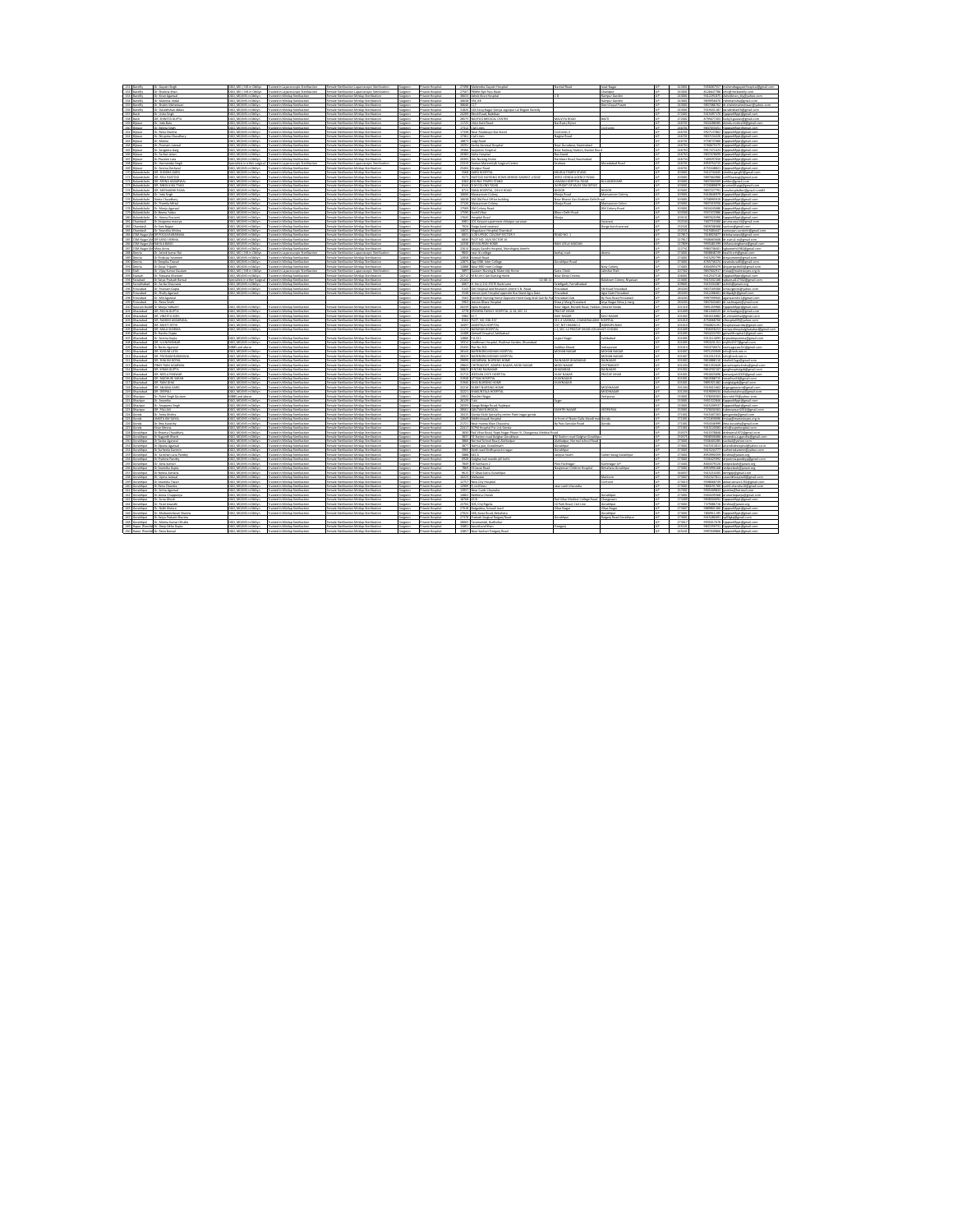| 251 Hasur (Panche Dr. Neeta Sharma<br>252 Hasur (Panche Dr. Namita Antzer<br>253 Hapur (Panche Dr. Uma Sharma<br>DCO MD/MS in OhCun Trained in Minilan Starlington<br>Dr. Namira Ameand<br>Camala Quellingting Minites Quellingting<br><b>Drivers Housted</b><br>10772 Crimen Mounthal Canyoutau Nagar<br>24510<br><b>Company</b><br><b>Indeburn</b><br>DGO, MD/MS in ObGyn Trained in Minilao Sterikzation<br>245100<br>Private Hospital<br>Swraw Ashram Road<br><b>ID</b><br>Female Sterilization Minilao Sterilization<br>Surgeon<br>19841 Surza Advan Road<br>Swray Ashram Road<br>254 Handoi<br>255 Handoi<br>256 Handoi<br>Shakuntala Redd<br>MESS and above<br>Trained in Minilao Sterilizatio<br><b>Amala Gardination Minites Gardina</b><br>Private Hospital<br>9632 22 Ashraf Tota<br>24100<br>Garment<br>Li Cautian<br>DGO, MD/MS in ObGyn<br>Te Anio Gomes<br>Trained in Minites Quellingt<br>amala Quellivatino Minilan Quellin<br><b>Drivers Houston</b><br>1,6001 Nowhern Broad<br>11D<br>24100<br>24100<br>Trained in Minilap Sterilization<br>Private Hospital<br>26682 Lucknow Road<br>Dr.Jyoti Rathone<br>MEDS and about<br>Camala Quellivation Minites Quellivation<br>Gargains<br>257 Jalaun<br>258 Jaungur<br>259 Jaungur<br>15369 IAWAHAR NAGAR KONCH DIST, JALAUN U<br><b>ID</b><br>285205<br><b>RAMAN EAGU JAIN</b><br>Specialists in other Sunsical 1 Trained in Minilao Sterilization<br>Female Sterilization Minilao Sterilization<br>Surgeon<br>Private Hospital<br><b>JAWAHAR NAGAI</b><br>DR. PRIYAMDA SINGI<br>DGO, MD / MS in ObGen Trained in Laparpscopic Steriliz<br>Female Sterilization Lagaroscopic Steriliza<br>Private Hospital<br>9716 TARAPUR COLONY<br><b>M NO-22</b><br>NEAR TOM OFFICE<br>22200<br><b>Curanon</b><br>22200<br>DR. SAKUNTALA YADAI<br>DGO, MD/MS in ObGyn<br>Trained in Minilao Sterilization<br>Private Hospital<br>10968 PACHATIKA<br><b>PPACHATIYA</b><br>PACHATIYA<br>UP.<br>Female Sterilization Minilap Sterilization<br>Surgeon<br>260 launpur<br>222002<br>DGO, MD / MS in ObGen Trained in Laparoscopic Sterilization<br>15552 KRISNA COLONY<br>JEYEESS CHAURAHA<br>Dr. Madhu Shanda<br>Camala Quellivation I ananywoodr Quellivation<br>Surgeon<br>Private Hospital<br>351 Isunour<br>362 Isunour<br>362 Isunour<br>16348 lista Hooltal unargur haribandhangur Madyahu Pa<br>11D<br>Dr. Quali Mehan<br>DOD MD/MS in ONCHE<br>Trained in Miniter Gardina<br>male Quellywinn Minilan Qu<br><b>Drivers Mounts</b><br>2220<br>22200<br>To Daimeach Sciences<br>Coacialists in other Cureiral & Trained in Minilan Quellingtin<br>male Gardination Minites Gardinati<br>mann<br>Drivers Mounted<br>10000 company harbordhanny Marlyshy Datay Jayman<br>222202<br>DGO, MD/MS in ObGyn<br>Trained in Minilap Sterilization<br>Private Hospital<br>18484 Shrikrishna Chikitsalaya Mungra Badshahpur Block HQ<br>UP.<br>Dr. Pushpa Khufta<br>Female Sterilization Minilag Sterilization<br>Surgeon<br>354 Jaunqur<br>355 Jihansi<br>356 Jihansi<br>22200<br>RAJESWAR PRASAD SHUKLA<br>Trained in Minites Quellington<br>Private Hospital<br>23123 MAI MANDID<br><b>CCT. GIOGNANO I E</b><br><b>MALIKANPUR</b><br>MEDC and shows<br>amala Gastington Minites Gastington<br><b>Greening</b><br>Trained in Minilao Sterilizat<br>28412<br>Dr Sarahi Ammun<br>DOD MOAK IN ONCH<br>Private Hospita<br>9876 opp Gate no 2 Medical colleg<br>mala Quellivation Minilan Quellin<br>060. MD/MS in ObGyn<br>Trained in Minilao Sterilizatio<br>10051 cpp. M.L.R Gate no. 2 college<br>28412<br>Dr. Preeti Guota<br>nale Sterlization Minilao Sterlizatio<br>Private Hospital<br>Surgeon<br>267<br>268 (hans)<br>269 (hans)<br>270 (uotiba Phile)<br>Dr.Divia Atanyal<br>10062 opp Gate no 2 Medical college<br>284128<br>DOD MD/MS in OND at<br>Trained in Minilao Sterilization<br>Female Sterilization Minilag Sterilization<br>Private Hospital<br>11D<br>Gargains<br>DOD MOARCH ONCH<br>Trained in Minites Startington<br>Private Hospital<br>20224 Mason Mounted Presid<br>28400<br>Dr. Parul Nieam<br>amala Gardinating Minites Gardinating<br>Garanton<br>DGO, MD / MS in ObGet<br>Trained in Laparoscopic Steriliz<br>Private Hospital<br>23810 Bundelkhand Fertility Center<br>oppgate 2, medical college, 2<br>HANS U.P<br>$\overline{10}$<br>28400<br>Dr Mragendra Rajp<br>enale Sterilization Lagaroscopic Sterilizati<br>Surgeon<br>Dr. Pocnam<br>GO, MD/MS in ObGyn<br>ined in Minilao Sterikza<br>tale Sterilization Minilao Ster<br>13122<br><b>Jear Roadway</b><br><b>Rani Naza</b><br>24422<br>Private Hospit<br>a Stand<br>271 Kansar Name: CR MANISHA ACOANNA<br>272 Kansar Name: CR NEENA CLPTA<br>273 Kansar Name: Januard Singh<br>DOD MOARCH ONCH<br>Trained in Minites Gardinatic<br>Private Hospital<br>4302 MG 13 DOUBLE BOAD<br>SANSTRI NAGAL<br>BARRAG<br>20802<br>Camala Quellington Minilan Quellington<br><b>COMMONS</b><br>DGO, MD/MS in ObGyn<br>Trained in Minilao Sterilizati<br>emale Sterilization Minilao Sterilizatio<br>Surgeon<br>Private Hospital<br>4310 10A NEAR GURLIDWARA PALACE CHURAHA<br><b>GTROAD</b><br><b>LAXHAN PUR</b><br>1D <sup>-1</sup><br>20902<br>MESS and above<br>tained in Conv<br>Male Sterilization No-scalpel Vasector<br>Private Hospit<br>5594 J.L. Rohtzat Hospital<br>17/52<br>lanışday Na<br>i io<br>20900<br>983972337<br>274 Kanpur Naese<br>275 Kanpur Nagar<br>276 Kanpur Nagar<br><b>KAMLA SETH</b><br>GO, MD/MS in ObGyn<br>ained in Minilao Sterilizati<br>emale Sterilization Minilao Steriliza<br>mon<br>Private Hospital<br>5612<br>17/52<br><b>Aphrasi H</b><br>noday Nas<br>20800<br>Private Hospital<br>Sangeeta Saraywa<br>DGO, MD/MS in ObGyn<br>Trained in Minilao Sterilizatio<br>Female Sterilization Minilao Sterilizatio<br>Surgeon<br>5639 3 A/ 60<br>Azad Nagar<br><b>HO</b><br>20800 | 0017100022<br>forecabilities diamal com<br>983711114 fogpeablfoot@email.com<br>0053000730<br>Nebullisment one<br>GAS101715A<br>www.ast.https://www.ast.com<br>9415143000<br>fogorabilizat@email.com<br>9956882645 ebh hospital@reddfmail.com<br>9125781781 MAHENDRAUTZ/RGMAIL.COM<br>9415207436<br>косминдсьми, сом<br>9852742000<br>Armaduabantallushan com<br>94153033<br>GASCIERNI<br>habourded a concellateral con<br>9415317077<br>shrikrishnachikitsalya@gmail.com<br>7770314930<br>andagona usab 100 ditempi co-<br>941909247<br>camic 150@ushoo.co.<br>9415031392<br>sponsata@vahoo.com<br>0004011000<br>divalgé/Pyahoo.co.in<br><b>GASTERING</b><br><b>Information Channel come</b> |
|----------------------------------------------------------------------------------------------------------------------------------------------------------------------------------------------------------------------------------------------------------------------------------------------------------------------------------------------------------------------------------------------------------------------------------------------------------------------------------------------------------------------------------------------------------------------------------------------------------------------------------------------------------------------------------------------------------------------------------------------------------------------------------------------------------------------------------------------------------------------------------------------------------------------------------------------------------------------------------------------------------------------------------------------------------------------------------------------------------------------------------------------------------------------------------------------------------------------------------------------------------------------------------------------------------------------------------------------------------------------------------------------------------------------------------------------------------------------------------------------------------------------------------------------------------------------------------------------------------------------------------------------------------------------------------------------------------------------------------------------------------------------------------------------------------------------------------------------------------------------------------------------------------------------------------------------------------------------------------------------------------------------------------------------------------------------------------------------------------------------------------------------------------------------------------------------------------------------------------------------------------------------------------------------------------------------------------------------------------------------------------------------------------------------------------------------------------------------------------------------------------------------------------------------------------------------------------------------------------------------------------------------------------------------------------------------------------------------------------------------------------------------------------------------------------------------------------------------------------------------------------------------------------------------------------------------------------------------------------------------------------------------------------------------------------------------------------------------------------------------------------------------------------------------------------------------------------------------------------------------------------------------------------------------------------------------------------------------------------------------------------------------------------------------------------------------------------------------------------------------------------------------------------------------------------------------------------------------------------------------------------------------------------------------------------------------------------------------------------------------------------------------------------------------------------------------------------------------------------------------------------------------------------------------------------------------------------------------------------------------------------------------------------------------------------------------------------------------------------------------------------------------------------------------------------------------------------------------------------------------------------------------------------------------------------------------------------------------------------------------------------------------------------------------------------------------------------------------------------------------------------------------------------------------------------------------------------------------------------------------------------------------------------------------------------------------------------------------------------------------------------------------------------------------------------------------------------------------------------------------------------------------------------------------------------------------------------------------------------------------------------------------------------------------------------------------------------------------------------------------------------------------------------------------------------------------------------------------------------------------------------------------------------------------------------------------------------------------------------------------------------------------------------------------------------------------------------------------------------------------------------------------------------------------------------------------------------------------------------------------------------------------------------------------------------------------------------------------------------------------------------------------------------------------------------------------------------------|----------------------------------------------------------------------------------------------------------------------------------------------------------------------------------------------------------------------------------------------------------------------------------------------------------------------------------------------------------------------------------------------------------------------------------------------------------------------------------------------------------------------------------------------------------------------------------------------------------------------------------------------------------------------------------------------|
|                                                                                                                                                                                                                                                                                                                                                                                                                                                                                                                                                                                                                                                                                                                                                                                                                                                                                                                                                                                                                                                                                                                                                                                                                                                                                                                                                                                                                                                                                                                                                                                                                                                                                                                                                                                                                                                                                                                                                                                                                                                                                                                                                                                                                                                                                                                                                                                                                                                                                                                                                                                                                                                                                                                                                                                                                                                                                                                                                                                                                                                                                                                                                                                                                                                                                                                                                                                                                                                                                                                                                                                                                                                                                                                                                                                                                                                                                                                                                                                                                                                                                                                                                                                                                                                                                                                                                                                                                                                                                                                                                                                                                                                                                                                                                                                                                                                                                                                                                                                                                                                                                                                                                                                                                                                                                                                                                                                                                                                                                                                                                                                                                                                                                                                                                                                                                                        |                                                                                                                                                                                                                                                                                                                                                                                                                                                                                                                                                                                                                                                                                              |
|                                                                                                                                                                                                                                                                                                                                                                                                                                                                                                                                                                                                                                                                                                                                                                                                                                                                                                                                                                                                                                                                                                                                                                                                                                                                                                                                                                                                                                                                                                                                                                                                                                                                                                                                                                                                                                                                                                                                                                                                                                                                                                                                                                                                                                                                                                                                                                                                                                                                                                                                                                                                                                                                                                                                                                                                                                                                                                                                                                                                                                                                                                                                                                                                                                                                                                                                                                                                                                                                                                                                                                                                                                                                                                                                                                                                                                                                                                                                                                                                                                                                                                                                                                                                                                                                                                                                                                                                                                                                                                                                                                                                                                                                                                                                                                                                                                                                                                                                                                                                                                                                                                                                                                                                                                                                                                                                                                                                                                                                                                                                                                                                                                                                                                                                                                                                                                        |                                                                                                                                                                                                                                                                                                                                                                                                                                                                                                                                                                                                                                                                                              |
|                                                                                                                                                                                                                                                                                                                                                                                                                                                                                                                                                                                                                                                                                                                                                                                                                                                                                                                                                                                                                                                                                                                                                                                                                                                                                                                                                                                                                                                                                                                                                                                                                                                                                                                                                                                                                                                                                                                                                                                                                                                                                                                                                                                                                                                                                                                                                                                                                                                                                                                                                                                                                                                                                                                                                                                                                                                                                                                                                                                                                                                                                                                                                                                                                                                                                                                                                                                                                                                                                                                                                                                                                                                                                                                                                                                                                                                                                                                                                                                                                                                                                                                                                                                                                                                                                                                                                                                                                                                                                                                                                                                                                                                                                                                                                                                                                                                                                                                                                                                                                                                                                                                                                                                                                                                                                                                                                                                                                                                                                                                                                                                                                                                                                                                                                                                                                                        |                                                                                                                                                                                                                                                                                                                                                                                                                                                                                                                                                                                                                                                                                              |
|                                                                                                                                                                                                                                                                                                                                                                                                                                                                                                                                                                                                                                                                                                                                                                                                                                                                                                                                                                                                                                                                                                                                                                                                                                                                                                                                                                                                                                                                                                                                                                                                                                                                                                                                                                                                                                                                                                                                                                                                                                                                                                                                                                                                                                                                                                                                                                                                                                                                                                                                                                                                                                                                                                                                                                                                                                                                                                                                                                                                                                                                                                                                                                                                                                                                                                                                                                                                                                                                                                                                                                                                                                                                                                                                                                                                                                                                                                                                                                                                                                                                                                                                                                                                                                                                                                                                                                                                                                                                                                                                                                                                                                                                                                                                                                                                                                                                                                                                                                                                                                                                                                                                                                                                                                                                                                                                                                                                                                                                                                                                                                                                                                                                                                                                                                                                                                        |                                                                                                                                                                                                                                                                                                                                                                                                                                                                                                                                                                                                                                                                                              |
|                                                                                                                                                                                                                                                                                                                                                                                                                                                                                                                                                                                                                                                                                                                                                                                                                                                                                                                                                                                                                                                                                                                                                                                                                                                                                                                                                                                                                                                                                                                                                                                                                                                                                                                                                                                                                                                                                                                                                                                                                                                                                                                                                                                                                                                                                                                                                                                                                                                                                                                                                                                                                                                                                                                                                                                                                                                                                                                                                                                                                                                                                                                                                                                                                                                                                                                                                                                                                                                                                                                                                                                                                                                                                                                                                                                                                                                                                                                                                                                                                                                                                                                                                                                                                                                                                                                                                                                                                                                                                                                                                                                                                                                                                                                                                                                                                                                                                                                                                                                                                                                                                                                                                                                                                                                                                                                                                                                                                                                                                                                                                                                                                                                                                                                                                                                                                                        |                                                                                                                                                                                                                                                                                                                                                                                                                                                                                                                                                                                                                                                                                              |
|                                                                                                                                                                                                                                                                                                                                                                                                                                                                                                                                                                                                                                                                                                                                                                                                                                                                                                                                                                                                                                                                                                                                                                                                                                                                                                                                                                                                                                                                                                                                                                                                                                                                                                                                                                                                                                                                                                                                                                                                                                                                                                                                                                                                                                                                                                                                                                                                                                                                                                                                                                                                                                                                                                                                                                                                                                                                                                                                                                                                                                                                                                                                                                                                                                                                                                                                                                                                                                                                                                                                                                                                                                                                                                                                                                                                                                                                                                                                                                                                                                                                                                                                                                                                                                                                                                                                                                                                                                                                                                                                                                                                                                                                                                                                                                                                                                                                                                                                                                                                                                                                                                                                                                                                                                                                                                                                                                                                                                                                                                                                                                                                                                                                                                                                                                                                                                        |                                                                                                                                                                                                                                                                                                                                                                                                                                                                                                                                                                                                                                                                                              |
|                                                                                                                                                                                                                                                                                                                                                                                                                                                                                                                                                                                                                                                                                                                                                                                                                                                                                                                                                                                                                                                                                                                                                                                                                                                                                                                                                                                                                                                                                                                                                                                                                                                                                                                                                                                                                                                                                                                                                                                                                                                                                                                                                                                                                                                                                                                                                                                                                                                                                                                                                                                                                                                                                                                                                                                                                                                                                                                                                                                                                                                                                                                                                                                                                                                                                                                                                                                                                                                                                                                                                                                                                                                                                                                                                                                                                                                                                                                                                                                                                                                                                                                                                                                                                                                                                                                                                                                                                                                                                                                                                                                                                                                                                                                                                                                                                                                                                                                                                                                                                                                                                                                                                                                                                                                                                                                                                                                                                                                                                                                                                                                                                                                                                                                                                                                                                                        |                                                                                                                                                                                                                                                                                                                                                                                                                                                                                                                                                                                                                                                                                              |
|                                                                                                                                                                                                                                                                                                                                                                                                                                                                                                                                                                                                                                                                                                                                                                                                                                                                                                                                                                                                                                                                                                                                                                                                                                                                                                                                                                                                                                                                                                                                                                                                                                                                                                                                                                                                                                                                                                                                                                                                                                                                                                                                                                                                                                                                                                                                                                                                                                                                                                                                                                                                                                                                                                                                                                                                                                                                                                                                                                                                                                                                                                                                                                                                                                                                                                                                                                                                                                                                                                                                                                                                                                                                                                                                                                                                                                                                                                                                                                                                                                                                                                                                                                                                                                                                                                                                                                                                                                                                                                                                                                                                                                                                                                                                                                                                                                                                                                                                                                                                                                                                                                                                                                                                                                                                                                                                                                                                                                                                                                                                                                                                                                                                                                                                                                                                                                        |                                                                                                                                                                                                                                                                                                                                                                                                                                                                                                                                                                                                                                                                                              |
|                                                                                                                                                                                                                                                                                                                                                                                                                                                                                                                                                                                                                                                                                                                                                                                                                                                                                                                                                                                                                                                                                                                                                                                                                                                                                                                                                                                                                                                                                                                                                                                                                                                                                                                                                                                                                                                                                                                                                                                                                                                                                                                                                                                                                                                                                                                                                                                                                                                                                                                                                                                                                                                                                                                                                                                                                                                                                                                                                                                                                                                                                                                                                                                                                                                                                                                                                                                                                                                                                                                                                                                                                                                                                                                                                                                                                                                                                                                                                                                                                                                                                                                                                                                                                                                                                                                                                                                                                                                                                                                                                                                                                                                                                                                                                                                                                                                                                                                                                                                                                                                                                                                                                                                                                                                                                                                                                                                                                                                                                                                                                                                                                                                                                                                                                                                                                                        |                                                                                                                                                                                                                                                                                                                                                                                                                                                                                                                                                                                                                                                                                              |
|                                                                                                                                                                                                                                                                                                                                                                                                                                                                                                                                                                                                                                                                                                                                                                                                                                                                                                                                                                                                                                                                                                                                                                                                                                                                                                                                                                                                                                                                                                                                                                                                                                                                                                                                                                                                                                                                                                                                                                                                                                                                                                                                                                                                                                                                                                                                                                                                                                                                                                                                                                                                                                                                                                                                                                                                                                                                                                                                                                                                                                                                                                                                                                                                                                                                                                                                                                                                                                                                                                                                                                                                                                                                                                                                                                                                                                                                                                                                                                                                                                                                                                                                                                                                                                                                                                                                                                                                                                                                                                                                                                                                                                                                                                                                                                                                                                                                                                                                                                                                                                                                                                                                                                                                                                                                                                                                                                                                                                                                                                                                                                                                                                                                                                                                                                                                                                        |                                                                                                                                                                                                                                                                                                                                                                                                                                                                                                                                                                                                                                                                                              |
|                                                                                                                                                                                                                                                                                                                                                                                                                                                                                                                                                                                                                                                                                                                                                                                                                                                                                                                                                                                                                                                                                                                                                                                                                                                                                                                                                                                                                                                                                                                                                                                                                                                                                                                                                                                                                                                                                                                                                                                                                                                                                                                                                                                                                                                                                                                                                                                                                                                                                                                                                                                                                                                                                                                                                                                                                                                                                                                                                                                                                                                                                                                                                                                                                                                                                                                                                                                                                                                                                                                                                                                                                                                                                                                                                                                                                                                                                                                                                                                                                                                                                                                                                                                                                                                                                                                                                                                                                                                                                                                                                                                                                                                                                                                                                                                                                                                                                                                                                                                                                                                                                                                                                                                                                                                                                                                                                                                                                                                                                                                                                                                                                                                                                                                                                                                                                                        |                                                                                                                                                                                                                                                                                                                                                                                                                                                                                                                                                                                                                                                                                              |
|                                                                                                                                                                                                                                                                                                                                                                                                                                                                                                                                                                                                                                                                                                                                                                                                                                                                                                                                                                                                                                                                                                                                                                                                                                                                                                                                                                                                                                                                                                                                                                                                                                                                                                                                                                                                                                                                                                                                                                                                                                                                                                                                                                                                                                                                                                                                                                                                                                                                                                                                                                                                                                                                                                                                                                                                                                                                                                                                                                                                                                                                                                                                                                                                                                                                                                                                                                                                                                                                                                                                                                                                                                                                                                                                                                                                                                                                                                                                                                                                                                                                                                                                                                                                                                                                                                                                                                                                                                                                                                                                                                                                                                                                                                                                                                                                                                                                                                                                                                                                                                                                                                                                                                                                                                                                                                                                                                                                                                                                                                                                                                                                                                                                                                                                                                                                                                        |                                                                                                                                                                                                                                                                                                                                                                                                                                                                                                                                                                                                                                                                                              |
|                                                                                                                                                                                                                                                                                                                                                                                                                                                                                                                                                                                                                                                                                                                                                                                                                                                                                                                                                                                                                                                                                                                                                                                                                                                                                                                                                                                                                                                                                                                                                                                                                                                                                                                                                                                                                                                                                                                                                                                                                                                                                                                                                                                                                                                                                                                                                                                                                                                                                                                                                                                                                                                                                                                                                                                                                                                                                                                                                                                                                                                                                                                                                                                                                                                                                                                                                                                                                                                                                                                                                                                                                                                                                                                                                                                                                                                                                                                                                                                                                                                                                                                                                                                                                                                                                                                                                                                                                                                                                                                                                                                                                                                                                                                                                                                                                                                                                                                                                                                                                                                                                                                                                                                                                                                                                                                                                                                                                                                                                                                                                                                                                                                                                                                                                                                                                                        |                                                                                                                                                                                                                                                                                                                                                                                                                                                                                                                                                                                                                                                                                              |
|                                                                                                                                                                                                                                                                                                                                                                                                                                                                                                                                                                                                                                                                                                                                                                                                                                                                                                                                                                                                                                                                                                                                                                                                                                                                                                                                                                                                                                                                                                                                                                                                                                                                                                                                                                                                                                                                                                                                                                                                                                                                                                                                                                                                                                                                                                                                                                                                                                                                                                                                                                                                                                                                                                                                                                                                                                                                                                                                                                                                                                                                                                                                                                                                                                                                                                                                                                                                                                                                                                                                                                                                                                                                                                                                                                                                                                                                                                                                                                                                                                                                                                                                                                                                                                                                                                                                                                                                                                                                                                                                                                                                                                                                                                                                                                                                                                                                                                                                                                                                                                                                                                                                                                                                                                                                                                                                                                                                                                                                                                                                                                                                                                                                                                                                                                                                                                        |                                                                                                                                                                                                                                                                                                                                                                                                                                                                                                                                                                                                                                                                                              |
|                                                                                                                                                                                                                                                                                                                                                                                                                                                                                                                                                                                                                                                                                                                                                                                                                                                                                                                                                                                                                                                                                                                                                                                                                                                                                                                                                                                                                                                                                                                                                                                                                                                                                                                                                                                                                                                                                                                                                                                                                                                                                                                                                                                                                                                                                                                                                                                                                                                                                                                                                                                                                                                                                                                                                                                                                                                                                                                                                                                                                                                                                                                                                                                                                                                                                                                                                                                                                                                                                                                                                                                                                                                                                                                                                                                                                                                                                                                                                                                                                                                                                                                                                                                                                                                                                                                                                                                                                                                                                                                                                                                                                                                                                                                                                                                                                                                                                                                                                                                                                                                                                                                                                                                                                                                                                                                                                                                                                                                                                                                                                                                                                                                                                                                                                                                                                                        |                                                                                                                                                                                                                                                                                                                                                                                                                                                                                                                                                                                                                                                                                              |
|                                                                                                                                                                                                                                                                                                                                                                                                                                                                                                                                                                                                                                                                                                                                                                                                                                                                                                                                                                                                                                                                                                                                                                                                                                                                                                                                                                                                                                                                                                                                                                                                                                                                                                                                                                                                                                                                                                                                                                                                                                                                                                                                                                                                                                                                                                                                                                                                                                                                                                                                                                                                                                                                                                                                                                                                                                                                                                                                                                                                                                                                                                                                                                                                                                                                                                                                                                                                                                                                                                                                                                                                                                                                                                                                                                                                                                                                                                                                                                                                                                                                                                                                                                                                                                                                                                                                                                                                                                                                                                                                                                                                                                                                                                                                                                                                                                                                                                                                                                                                                                                                                                                                                                                                                                                                                                                                                                                                                                                                                                                                                                                                                                                                                                                                                                                                                                        |                                                                                                                                                                                                                                                                                                                                                                                                                                                                                                                                                                                                                                                                                              |
|                                                                                                                                                                                                                                                                                                                                                                                                                                                                                                                                                                                                                                                                                                                                                                                                                                                                                                                                                                                                                                                                                                                                                                                                                                                                                                                                                                                                                                                                                                                                                                                                                                                                                                                                                                                                                                                                                                                                                                                                                                                                                                                                                                                                                                                                                                                                                                                                                                                                                                                                                                                                                                                                                                                                                                                                                                                                                                                                                                                                                                                                                                                                                                                                                                                                                                                                                                                                                                                                                                                                                                                                                                                                                                                                                                                                                                                                                                                                                                                                                                                                                                                                                                                                                                                                                                                                                                                                                                                                                                                                                                                                                                                                                                                                                                                                                                                                                                                                                                                                                                                                                                                                                                                                                                                                                                                                                                                                                                                                                                                                                                                                                                                                                                                                                                                                                                        |                                                                                                                                                                                                                                                                                                                                                                                                                                                                                                                                                                                                                                                                                              |
|                                                                                                                                                                                                                                                                                                                                                                                                                                                                                                                                                                                                                                                                                                                                                                                                                                                                                                                                                                                                                                                                                                                                                                                                                                                                                                                                                                                                                                                                                                                                                                                                                                                                                                                                                                                                                                                                                                                                                                                                                                                                                                                                                                                                                                                                                                                                                                                                                                                                                                                                                                                                                                                                                                                                                                                                                                                                                                                                                                                                                                                                                                                                                                                                                                                                                                                                                                                                                                                                                                                                                                                                                                                                                                                                                                                                                                                                                                                                                                                                                                                                                                                                                                                                                                                                                                                                                                                                                                                                                                                                                                                                                                                                                                                                                                                                                                                                                                                                                                                                                                                                                                                                                                                                                                                                                                                                                                                                                                                                                                                                                                                                                                                                                                                                                                                                                                        | 9415145627<br>rraevodra.raiput/Pemall.com                                                                                                                                                                                                                                                                                                                                                                                                                                                                                                                                                                                                                                                    |
|                                                                                                                                                                                                                                                                                                                                                                                                                                                                                                                                                                                                                                                                                                                                                                                                                                                                                                                                                                                                                                                                                                                                                                                                                                                                                                                                                                                                                                                                                                                                                                                                                                                                                                                                                                                                                                                                                                                                                                                                                                                                                                                                                                                                                                                                                                                                                                                                                                                                                                                                                                                                                                                                                                                                                                                                                                                                                                                                                                                                                                                                                                                                                                                                                                                                                                                                                                                                                                                                                                                                                                                                                                                                                                                                                                                                                                                                                                                                                                                                                                                                                                                                                                                                                                                                                                                                                                                                                                                                                                                                                                                                                                                                                                                                                                                                                                                                                                                                                                                                                                                                                                                                                                                                                                                                                                                                                                                                                                                                                                                                                                                                                                                                                                                                                                                                                                        |                                                                                                                                                                                                                                                                                                                                                                                                                                                                                                                                                                                                                                                                                              |
|                                                                                                                                                                                                                                                                                                                                                                                                                                                                                                                                                                                                                                                                                                                                                                                                                                                                                                                                                                                                                                                                                                                                                                                                                                                                                                                                                                                                                                                                                                                                                                                                                                                                                                                                                                                                                                                                                                                                                                                                                                                                                                                                                                                                                                                                                                                                                                                                                                                                                                                                                                                                                                                                                                                                                                                                                                                                                                                                                                                                                                                                                                                                                                                                                                                                                                                                                                                                                                                                                                                                                                                                                                                                                                                                                                                                                                                                                                                                                                                                                                                                                                                                                                                                                                                                                                                                                                                                                                                                                                                                                                                                                                                                                                                                                                                                                                                                                                                                                                                                                                                                                                                                                                                                                                                                                                                                                                                                                                                                                                                                                                                                                                                                                                                                                                                                                                        | engener zen<br><b>International diffusion on all</b>                                                                                                                                                                                                                                                                                                                                                                                                                                                                                                                                                                                                                                         |
|                                                                                                                                                                                                                                                                                                                                                                                                                                                                                                                                                                                                                                                                                                                                                                                                                                                                                                                                                                                                                                                                                                                                                                                                                                                                                                                                                                                                                                                                                                                                                                                                                                                                                                                                                                                                                                                                                                                                                                                                                                                                                                                                                                                                                                                                                                                                                                                                                                                                                                                                                                                                                                                                                                                                                                                                                                                                                                                                                                                                                                                                                                                                                                                                                                                                                                                                                                                                                                                                                                                                                                                                                                                                                                                                                                                                                                                                                                                                                                                                                                                                                                                                                                                                                                                                                                                                                                                                                                                                                                                                                                                                                                                                                                                                                                                                                                                                                                                                                                                                                                                                                                                                                                                                                                                                                                                                                                                                                                                                                                                                                                                                                                                                                                                                                                                                                                        | 9415134428<br>drbhaskarmuota (Pyahoo .com                                                                                                                                                                                                                                                                                                                                                                                                                                                                                                                                                                                                                                                    |
|                                                                                                                                                                                                                                                                                                                                                                                                                                                                                                                                                                                                                                                                                                                                                                                                                                                                                                                                                                                                                                                                                                                                                                                                                                                                                                                                                                                                                                                                                                                                                                                                                                                                                                                                                                                                                                                                                                                                                                                                                                                                                                                                                                                                                                                                                                                                                                                                                                                                                                                                                                                                                                                                                                                                                                                                                                                                                                                                                                                                                                                                                                                                                                                                                                                                                                                                                                                                                                                                                                                                                                                                                                                                                                                                                                                                                                                                                                                                                                                                                                                                                                                                                                                                                                                                                                                                                                                                                                                                                                                                                                                                                                                                                                                                                                                                                                                                                                                                                                                                                                                                                                                                                                                                                                                                                                                                                                                                                                                                                                                                                                                                                                                                                                                                                                                                                                        | radeep meteotra2002/fra                                                                                                                                                                                                                                                                                                                                                                                                                                                                                                                                                                                                                                                                      |
|                                                                                                                                                                                                                                                                                                                                                                                                                                                                                                                                                                                                                                                                                                                                                                                                                                                                                                                                                                                                                                                                                                                                                                                                                                                                                                                                                                                                                                                                                                                                                                                                                                                                                                                                                                                                                                                                                                                                                                                                                                                                                                                                                                                                                                                                                                                                                                                                                                                                                                                                                                                                                                                                                                                                                                                                                                                                                                                                                                                                                                                                                                                                                                                                                                                                                                                                                                                                                                                                                                                                                                                                                                                                                                                                                                                                                                                                                                                                                                                                                                                                                                                                                                                                                                                                                                                                                                                                                                                                                                                                                                                                                                                                                                                                                                                                                                                                                                                                                                                                                                                                                                                                                                                                                                                                                                                                                                                                                                                                                                                                                                                                                                                                                                                                                                                                                                        | 993555155<br>adeep metrotra2002/fra<br>9415051434<br>marrathus taywat (Pyahoo, co                                                                                                                                                                                                                                                                                                                                                                                                                                                                                                                                                                                                            |
| <b>SR ANUPMA NIGAN</b><br>060. MD/MS in ObGyn<br>Trained in Minilao Sterilizat<br>emale Sterika<br>Private Hospital<br>5 X/8 SARQUNI MEDICAL CENTRE<br>49A W2, JUH KALA<br>DAMODAR NAGAL<br>20902                                                                                                                                                                                                                                                                                                                                                                                                                                                                                                                                                                                                                                                                                                                                                                                                                                                                                                                                                                                                                                                                                                                                                                                                                                                                                                                                                                                                                                                                                                                                                                                                                                                                                                                                                                                                                                                                                                                                                                                                                                                                                                                                                                                                                                                                                                                                                                                                                                                                                                                                                                                                                                                                                                                                                                                                                                                                                                                                                                                                                                                                                                                                                                                                                                                                                                                                                                                                                                                                                                                                                                                                                                                                                                                                                                                                                                                                                                                                                                                                                                                                                                                                                                                                                                                                                                                                                                                                                                                                                                                                                                                                                                                                                                                                                                                                                                                                                                                                                                                                                                                                                                                                                                                                                                                                                                                                                                                                                                                                                                                                                                                                                                      | 98265070<br>nckna2006@email.com                                                                                                                                                                                                                                                                                                                                                                                                                                                                                                                                                                                                                                                              |
| Surgeon<br>277 Kanpur Namar<br>Dr. Kanchan Sha<br>GO, MD/MS in ObGyn<br>rained in Minilao Sterilizat<br>Private Hospit<br>5842 Annel polyclinic andmaternity<br>27/681 A-W1, Saket Nar<br>2080                                                                                                                                                                                                                                                                                                                                                                                                                                                                                                                                                                                                                                                                                                                                                                                                                                                                                                                                                                                                                                                                                                                                                                                                                                                                                                                                                                                                                                                                                                                                                                                                                                                                                                                                                                                                                                                                                                                                                                                                                                                                                                                                                                                                                                                                                                                                                                                                                                                                                                                                                                                                                                                                                                                                                                                                                                                                                                                                                                                                                                                                                                                                                                                                                                                                                                                                                                                                                                                                                                                                                                                                                                                                                                                                                                                                                                                                                                                                                                                                                                                                                                                                                                                                                                                                                                                                                                                                                                                                                                                                                                                                                                                                                                                                                                                                                                                                                                                                                                                                                                                                                                                                                                                                                                                                                                                                                                                                                                                                                                                                                                                                                                         | 9453035955<br>actorkanchansharma@                                                                                                                                                                                                                                                                                                                                                                                                                                                                                                                                                                                                                                                            |
| enale Sterilization Minilao Steril<br>278 Kanpur Nagar<br>NIDH NIGAM<br>060, MD/MS in ObGyn<br>Trained in Minilap Sterilization<br>Female Sterilization Minilao Sterilization<br>Private Hospital<br><b>6000 PARTINAR SEWA CLINIC</b><br>106/387 P ROAD ANNAPOORNA IF P RDAD<br>20801<br>11D                                                                                                                                                                                                                                                                                                                                                                                                                                                                                                                                                                                                                                                                                                                                                                                                                                                                                                                                                                                                                                                                                                                                                                                                                                                                                                                                                                                                                                                                                                                                                                                                                                                                                                                                                                                                                                                                                                                                                                                                                                                                                                                                                                                                                                                                                                                                                                                                                                                                                                                                                                                                                                                                                                                                                                                                                                                                                                                                                                                                                                                                                                                                                                                                                                                                                                                                                                                                                                                                                                                                                                                                                                                                                                                                                                                                                                                                                                                                                                                                                                                                                                                                                                                                                                                                                                                                                                                                                                                                                                                                                                                                                                                                                                                                                                                                                                                                                                                                                                                                                                                                                                                                                                                                                                                                                                                                                                                                                                                                                                                                           | 9451529938<br>nigami22@gmail.com                                                                                                                                                                                                                                                                                                                                                                                                                                                                                                                                                                                                                                                             |
| Surgeon<br><b>ARPITA BAIPAL</b><br>DGO, MD/MS in ObGyn<br>Trained in Minilao Sterilizatio<br>Female Sterilization Minilao Sterilization<br>Surgeon<br>Private Hospital<br>6305 128-5/629, OPPOSITE SHAN IDEV MANDIR<br><b>SASHODA NAGAR</b><br>YASHOOA NAGAR<br><b>ID</b><br>20901                                                                                                                                                                                                                                                                                                                                                                                                                                                                                                                                                                                                                                                                                                                                                                                                                                                                                                                                                                                                                                                                                                                                                                                                                                                                                                                                                                                                                                                                                                                                                                                                                                                                                                                                                                                                                                                                                                                                                                                                                                                                                                                                                                                                                                                                                                                                                                                                                                                                                                                                                                                                                                                                                                                                                                                                                                                                                                                                                                                                                                                                                                                                                                                                                                                                                                                                                                                                                                                                                                                                                                                                                                                                                                                                                                                                                                                                                                                                                                                                                                                                                                                                                                                                                                                                                                                                                                                                                                                                                                                                                                                                                                                                                                                                                                                                                                                                                                                                                                                                                                                                                                                                                                                                                                                                                                                                                                                                                                                                                                                                                     | 9415324875 arolta baloa@iffermail.com                                                                                                                                                                                                                                                                                                                                                                                                                                                                                                                                                                                                                                                        |
| 273 Kanpur Nagar<br>280 Kanpur Nagar<br>GO, MD/MS in ObGyr<br>ined in Minilao Sterilia<br>Private Ho:<br>2080<br>ndra Nazar                                                                                                                                                                                                                                                                                                                                                                                                                                                                                                                                                                                                                                                                                                                                                                                                                                                                                                                                                                                                                                                                                                                                                                                                                                                                                                                                                                                                                                                                                                                                                                                                                                                                                                                                                                                                                                                                                                                                                                                                                                                                                                                                                                                                                                                                                                                                                                                                                                                                                                                                                                                                                                                                                                                                                                                                                                                                                                                                                                                                                                                                                                                                                                                                                                                                                                                                                                                                                                                                                                                                                                                                                                                                                                                                                                                                                                                                                                                                                                                                                                                                                                                                                                                                                                                                                                                                                                                                                                                                                                                                                                                                                                                                                                                                                                                                                                                                                                                                                                                                                                                                                                                                                                                                                                                                                                                                                                                                                                                                                                                                                                                                                                                                                                            |                                                                                                                                                                                                                                                                                                                                                                                                                                                                                                                                                                                                                                                                                              |
| 281 Kanpur Nagar ANJUM GUPTA<br>DCO MD/MS in OhCun Trainart in Minilan Starlington<br>Camala Quellingting Minilan Quellingting<br>Drivate Morrital<br>GOA 104 A/ 202 BAM BAGH<br>PAOR 9<br>208012<br><b>Currence</b><br><b>HD</b>                                                                                                                                                                                                                                                                                                                                                                                                                                                                                                                                                                                                                                                                                                                                                                                                                                                                                                                                                                                                                                                                                                                                                                                                                                                                                                                                                                                                                                                                                                                                                                                                                                                                                                                                                                                                                                                                                                                                                                                                                                                                                                                                                                                                                                                                                                                                                                                                                                                                                                                                                                                                                                                                                                                                                                                                                                                                                                                                                                                                                                                                                                                                                                                                                                                                                                                                                                                                                                                                                                                                                                                                                                                                                                                                                                                                                                                                                                                                                                                                                                                                                                                                                                                                                                                                                                                                                                                                                                                                                                                                                                                                                                                                                                                                                                                                                                                                                                                                                                                                                                                                                                                                                                                                                                                                                                                                                                                                                                                                                                                                                                                                      | 08300C2343 u minest3@radiffmal.com                                                                                                                                                                                                                                                                                                                                                                                                                                                                                                                                                                                                                                                           |
| 282 Kanpur Nagar<br>GANDHI GRAM, RAMA DEVI<br><b>RACHNA JAIN</b><br>GO, MD/MS in ObGyn<br>Trained in Minilao Sterilizatio<br>Female Sterilization Minilao Sterilization<br>Surgeon<br>Private Hospital<br>6444 1089 VINOVA NAGAR<br>11D<br>20800                                                                                                                                                                                                                                                                                                                                                                                                                                                                                                                                                                                                                                                                                                                                                                                                                                                                                                                                                                                                                                                                                                                                                                                                                                                                                                                                                                                                                                                                                                                                                                                                                                                                                                                                                                                                                                                                                                                                                                                                                                                                                                                                                                                                                                                                                                                                                                                                                                                                                                                                                                                                                                                                                                                                                                                                                                                                                                                                                                                                                                                                                                                                                                                                                                                                                                                                                                                                                                                                                                                                                                                                                                                                                                                                                                                                                                                                                                                                                                                                                                                                                                                                                                                                                                                                                                                                                                                                                                                                                                                                                                                                                                                                                                                                                                                                                                                                                                                                                                                                                                                                                                                                                                                                                                                                                                                                                                                                                                                                                                                                                                                       | achea9828531670@gmail.co<br>9838533670                                                                                                                                                                                                                                                                                                                                                                                                                                                                                                                                                                                                                                                       |
| 283 Kanpur Namar<br>MEENASAXENA<br>DGO, MD/MS in ObGyn<br>Trained in Minilao Sterilizat<br>emale Sterilization Minilao Steril<br>Private Hospita<br>6455 475 VANU VIHA<br><b><i>MADIANTICO MACAO</i></b><br>2080                                                                                                                                                                                                                                                                                                                                                                                                                                                                                                                                                                                                                                                                                                                                                                                                                                                                                                                                                                                                                                                                                                                                                                                                                                                                                                                                                                                                                                                                                                                                                                                                                                                                                                                                                                                                                                                                                                                                                                                                                                                                                                                                                                                                                                                                                                                                                                                                                                                                                                                                                                                                                                                                                                                                                                                                                                                                                                                                                                                                                                                                                                                                                                                                                                                                                                                                                                                                                                                                                                                                                                                                                                                                                                                                                                                                                                                                                                                                                                                                                                                                                                                                                                                                                                                                                                                                                                                                                                                                                                                                                                                                                                                                                                                                                                                                                                                                                                                                                                                                                                                                                                                                                                                                                                                                                                                                                                                                                                                                                                                                                                                                                       | 938964552<br>cuxena.1382@vahoo.co.                                                                                                                                                                                                                                                                                                                                                                                                                                                                                                                                                                                                                                                           |
| 284 Kanpur Namar CEVINDER KAUR<br>MEGS and about<br>Trained in Commentional Vasactors<br>Male Sterilization No-scalpel Vasectomy (NSV)<br>Surgeon<br>Private Hospital<br>4208 117/22 11 9/14/24 MOSTAL<br>CADUTO AVA NACAD<br>200000<br><b>ALMOST</b>                                                                                                                                                                                                                                                                                                                                                                                                                                                                                                                                                                                                                                                                                                                                                                                                                                                                                                                                                                                                                                                                                                                                                                                                                                                                                                                                                                                                                                                                                                                                                                                                                                                                                                                                                                                                                                                                                                                                                                                                                                                                                                                                                                                                                                                                                                                                                                                                                                                                                                                                                                                                                                                                                                                                                                                                                                                                                                                                                                                                                                                                                                                                                                                                                                                                                                                                                                                                                                                                                                                                                                                                                                                                                                                                                                                                                                                                                                                                                                                                                                                                                                                                                                                                                                                                                                                                                                                                                                                                                                                                                                                                                                                                                                                                                                                                                                                                                                                                                                                                                                                                                                                                                                                                                                                                                                                                                                                                                                                                                                                                                                                  | 0830142033<br>pradeep mehrotra2022@vahoo.com                                                                                                                                                                                                                                                                                                                                                                                                                                                                                                                                                                                                                                                 |
| 285 Kanpur Nagar<br><b>CATINITED I AMBA</b><br>DOD MD/MS in ONDer<br>Trained in Minilao Sterilization<br>Female Sterilization Minilao Sterilization<br>Private Hospital<br>GBYC 134 A/ 10C-10C ORROSITE RAM LED A MAIDAN<br>BLOCK 11 COMMONAGAR<br>200006<br>Surgeon<br><b>HD</b>                                                                                                                                                                                                                                                                                                                                                                                                                                                                                                                                                                                                                                                                                                                                                                                                                                                                                                                                                                                                                                                                                                                                                                                                                                                                                                                                                                                                                                                                                                                                                                                                                                                                                                                                                                                                                                                                                                                                                                                                                                                                                                                                                                                                                                                                                                                                                                                                                                                                                                                                                                                                                                                                                                                                                                                                                                                                                                                                                                                                                                                                                                                                                                                                                                                                                                                                                                                                                                                                                                                                                                                                                                                                                                                                                                                                                                                                                                                                                                                                                                                                                                                                                                                                                                                                                                                                                                                                                                                                                                                                                                                                                                                                                                                                                                                                                                                                                                                                                                                                                                                                                                                                                                                                                                                                                                                                                                                                                                                                                                                                                      | tpslamba@gmail.com<br>9415225900                                                                                                                                                                                                                                                                                                                                                                                                                                                                                                                                                                                                                                                             |
| 286 Kanpur Name<br>ined in Minilao Ste<br>Private Hos<br>7134 A/52 Awas Vikas Hz                                                                                                                                                                                                                                                                                                                                                                                                                                                                                                                                                                                                                                                                                                                                                                                                                                                                                                                                                                                                                                                                                                                                                                                                                                                                                                                                                                                                                                                                                                                                                                                                                                                                                                                                                                                                                                                                                                                                                                                                                                                                                                                                                                                                                                                                                                                                                                                                                                                                                                                                                                                                                                                                                                                                                                                                                                                                                                                                                                                                                                                                                                                                                                                                                                                                                                                                                                                                                                                                                                                                                                                                                                                                                                                                                                                                                                                                                                                                                                                                                                                                                                                                                                                                                                                                                                                                                                                                                                                                                                                                                                                                                                                                                                                                                                                                                                                                                                                                                                                                                                                                                                                                                                                                                                                                                                                                                                                                                                                                                                                                                                                                                                                                                                                                                       | <b>Institute American Control</b>                                                                                                                                                                                                                                                                                                                                                                                                                                                                                                                                                                                                                                                            |
| 287 Kanpur Namer Dr. 11 K Spri<br>DGO, MD/MS in ObGyn<br>2500 1114/123 Arbok Name<br>20801<br>Trained in Minites Gardinate<br>Cample Quellington Minites Quellingto<br>Green<br>Private Hospital<br>114/122 Arhold Marin<br><b>COL</b>                                                                                                                                                                                                                                                                                                                                                                                                                                                                                                                                                                                                                                                                                                                                                                                                                                                                                                                                                                                                                                                                                                                                                                                                                                                                                                                                                                                                                                                                                                                                                                                                                                                                                                                                                                                                                                                                                                                                                                                                                                                                                                                                                                                                                                                                                                                                                                                                                                                                                                                                                                                                                                                                                                                                                                                                                                                                                                                                                                                                                                                                                                                                                                                                                                                                                                                                                                                                                                                                                                                                                                                                                                                                                                                                                                                                                                                                                                                                                                                                                                                                                                                                                                                                                                                                                                                                                                                                                                                                                                                                                                                                                                                                                                                                                                                                                                                                                                                                                                                                                                                                                                                                                                                                                                                                                                                                                                                                                                                                                                                                                                                                 | 0076771505<br>aniamenthospital definersal co-                                                                                                                                                                                                                                                                                                                                                                                                                                                                                                                                                                                                                                                |
| 288 Kanpur Nagar<br>MADMIT ONCH<br>DCO MD/MS in OhCon Trained in Minilan Starlington<br>Camala Quellingting Minilan Quellingting<br>Surgeon<br>Private Hospital<br>0254 1207420 V BLOCK<br>KITAMIN NACAR<br>208011<br><b>CAN</b>                                                                                                                                                                                                                                                                                                                                                                                                                                                                                                                                                                                                                                                                                                                                                                                                                                                                                                                                                                                                                                                                                                                                                                                                                                                                                                                                                                                                                                                                                                                                                                                                                                                                                                                                                                                                                                                                                                                                                                                                                                                                                                                                                                                                                                                                                                                                                                                                                                                                                                                                                                                                                                                                                                                                                                                                                                                                                                                                                                                                                                                                                                                                                                                                                                                                                                                                                                                                                                                                                                                                                                                                                                                                                                                                                                                                                                                                                                                                                                                                                                                                                                                                                                                                                                                                                                                                                                                                                                                                                                                                                                                                                                                                                                                                                                                                                                                                                                                                                                                                                                                                                                                                                                                                                                                                                                                                                                                                                                                                                                                                                                                                       | <b>GULLSWAL</b><br>nadhakamla@email.com                                                                                                                                                                                                                                                                                                                                                                                                                                                                                                                                                                                                                                                      |
| 209 Kanpur Naurar NEERAJ KATYAR<br>GO MOAK In ONCH.<br>Trained in Minilao Sterilizatio<br>emale Sterlization Minilao Sterlization<br>Private Hospital<br>8759 C11133 INDRANAGAR<br><b>CALVAN DI 12</b><br>20802                                                                                                                                                                                                                                                                                                                                                                                                                                                                                                                                                                                                                                                                                                                                                                                                                                                                                                                                                                                                                                                                                                                                                                                                                                                                                                                                                                                                                                                                                                                                                                                                                                                                                                                                                                                                                                                                                                                                                                                                                                                                                                                                                                                                                                                                                                                                                                                                                                                                                                                                                                                                                                                                                                                                                                                                                                                                                                                                                                                                                                                                                                                                                                                                                                                                                                                                                                                                                                                                                                                                                                                                                                                                                                                                                                                                                                                                                                                                                                                                                                                                                                                                                                                                                                                                                                                                                                                                                                                                                                                                                                                                                                                                                                                                                                                                                                                                                                                                                                                                                                                                                                                                                                                                                                                                                                                                                                                                                                                                                                                                                                                                                        | 9005454375<br><b>Grandsburgers@2Cdbarrally</b>                                                                                                                                                                                                                                                                                                                                                                                                                                                                                                                                                                                                                                               |
| 280 Kanpur Name: ASHA KOCHINA<br>281 Kanpur Nagar Dr Nar Singh<br>COVINO NAGA<br>20800<br><b>FOUR VOTABIA</b><br><b>HANN</b><br>Private Hospital<br>8772 124/227 BLOCK C                                                                                                                                                                                                                                                                                                                                                                                                                                                                                                                                                                                                                                                                                                                                                                                                                                                                                                                                                                                                                                                                                                                                                                                                                                                                                                                                                                                                                                                                                                                                                                                                                                                                                                                                                                                                                                                                                                                                                                                                                                                                                                                                                                                                                                                                                                                                                                                                                                                                                                                                                                                                                                                                                                                                                                                                                                                                                                                                                                                                                                                                                                                                                                                                                                                                                                                                                                                                                                                                                                                                                                                                                                                                                                                                                                                                                                                                                                                                                                                                                                                                                                                                                                                                                                                                                                                                                                                                                                                                                                                                                                                                                                                                                                                                                                                                                                                                                                                                                                                                                                                                                                                                                                                                                                                                                                                                                                                                                                                                                                                                                                                                                                                               | <b>COMPANY</b><br>shakey Mandhrad Monal y                                                                                                                                                                                                                                                                                                                                                                                                                                                                                                                                                                                                                                                    |
| MEDC and shows<br>Trained in Competitional Vanactores<br>Male StartErstine No. crainal Vasartness (NSV)<br>Surgeon<br><b>Drivers Mounted</b><br>9990 647 4<br><b>Miles Name</b><br>Vilege Name<br><b>LID</b><br>208022                                                                                                                                                                                                                                                                                                                                                                                                                                                                                                                                                                                                                                                                                                                                                                                                                                                                                                                                                                                                                                                                                                                                                                                                                                                                                                                                                                                                                                                                                                                                                                                                                                                                                                                                                                                                                                                                                                                                                                                                                                                                                                                                                                                                                                                                                                                                                                                                                                                                                                                                                                                                                                                                                                                                                                                                                                                                                                                                                                                                                                                                                                                                                                                                                                                                                                                                                                                                                                                                                                                                                                                                                                                                                                                                                                                                                                                                                                                                                                                                                                                                                                                                                                                                                                                                                                                                                                                                                                                                                                                                                                                                                                                                                                                                                                                                                                                                                                                                                                                                                                                                                                                                                                                                                                                                                                                                                                                                                                                                                                                                                                                                                 | 9839035324 dramabutknoffernal.com                                                                                                                                                                                                                                                                                                                                                                                                                                                                                                                                                                                                                                                            |
| 292 Kanpur Namer<br>Trained in Minited Sterilization<br>10597 IEEWAN FOTI HOSPITA<br>MACCHI WALLMAD<br><b>INSNIE GN/SI</b><br><b>NGC MOVINS In ONGHI</b><br>Camala Quellington Minites Quellington<br><b>Greening</b><br>Private Hospital<br>ASSONI UNI<br>20800                                                                                                                                                                                                                                                                                                                                                                                                                                                                                                                                                                                                                                                                                                                                                                                                                                                                                                                                                                                                                                                                                                                                                                                                                                                                                                                                                                                                                                                                                                                                                                                                                                                                                                                                                                                                                                                                                                                                                                                                                                                                                                                                                                                                                                                                                                                                                                                                                                                                                                                                                                                                                                                                                                                                                                                                                                                                                                                                                                                                                                                                                                                                                                                                                                                                                                                                                                                                                                                                                                                                                                                                                                                                                                                                                                                                                                                                                                                                                                                                                                                                                                                                                                                                                                                                                                                                                                                                                                                                                                                                                                                                                                                                                                                                                                                                                                                                                                                                                                                                                                                                                                                                                                                                                                                                                                                                                                                                                                                                                                                                                                       | 0035675406<br>curants singled auditorial co-                                                                                                                                                                                                                                                                                                                                                                                                                                                                                                                                                                                                                                                 |
| 293 Kanpur Namer GWARAJ BALA RAWAT<br>DGO, MD / MS in ObGen Trained in Lagarpscopic Sterilization<br>14528 104 CONCORD APARTMENT<br>2/100 QWARDOO NACAD<br>OAIADOCO NACAD<br>208002<br>Female Sterilization Lagaroscopic Sterilizatio<br>Garment<br>Private Hospital                                                                                                                                                                                                                                                                                                                                                                                                                                                                                                                                                                                                                                                                                                                                                                                                                                                                                                                                                                                                                                                                                                                                                                                                                                                                                                                                                                                                                                                                                                                                                                                                                                                                                                                                                                                                                                                                                                                                                                                                                                                                                                                                                                                                                                                                                                                                                                                                                                                                                                                                                                                                                                                                                                                                                                                                                                                                                                                                                                                                                                                                                                                                                                                                                                                                                                                                                                                                                                                                                                                                                                                                                                                                                                                                                                                                                                                                                                                                                                                                                                                                                                                                                                                                                                                                                                                                                                                                                                                                                                                                                                                                                                                                                                                                                                                                                                                                                                                                                                                                                                                                                                                                                                                                                                                                                                                                                                                                                                                                                                                                                                   | 0336485000<br>warabalarawat@email.com                                                                                                                                                                                                                                                                                                                                                                                                                                                                                                                                                                                                                                                        |
| Greens<br>Drivers Monday<br>14921 1207205 V - Block Kirken Nam<br>120/205 V . Block Kirkani Name<br>208011                                                                                                                                                                                                                                                                                                                                                                                                                                                                                                                                                                                                                                                                                                                                                                                                                                                                                                                                                                                                                                                                                                                                                                                                                                                                                                                                                                                                                                                                                                                                                                                                                                                                                                                                                                                                                                                                                                                                                                                                                                                                                                                                                                                                                                                                                                                                                                                                                                                                                                                                                                                                                                                                                                                                                                                                                                                                                                                                                                                                                                                                                                                                                                                                                                                                                                                                                                                                                                                                                                                                                                                                                                                                                                                                                                                                                                                                                                                                                                                                                                                                                                                                                                                                                                                                                                                                                                                                                                                                                                                                                                                                                                                                                                                                                                                                                                                                                                                                                                                                                                                                                                                                                                                                                                                                                                                                                                                                                                                                                                                                                                                                                                                                                                                             | 0000172716<br>cheansaign firms) com                                                                                                                                                                                                                                                                                                                                                                                                                                                                                                                                                                                                                                                          |
| 295 Kensur Namer Ritch Scientisch<br><b>SO MOAK is ONGE.</b><br>Trained in Minilan Gardinatin<br>Cample Quellysting Minilan Quellication<br>Drivate Morritol<br>22022 100 C Mark<br><b>Dunm Name</b><br>huam Naza<br>20801<br>----                                                                                                                                                                                                                                                                                                                                                                                                                                                                                                                                                                                                                                                                                                                                                                                                                                                                                                                                                                                                                                                                                                                                                                                                                                                                                                                                                                                                                                                                                                                                                                                                                                                                                                                                                                                                                                                                                                                                                                                                                                                                                                                                                                                                                                                                                                                                                                                                                                                                                                                                                                                                                                                                                                                                                                                                                                                                                                                                                                                                                                                                                                                                                                                                                                                                                                                                                                                                                                                                                                                                                                                                                                                                                                                                                                                                                                                                                                                                                                                                                                                                                                                                                                                                                                                                                                                                                                                                                                                                                                                                                                                                                                                                                                                                                                                                                                                                                                                                                                                                                                                                                                                                                                                                                                                                                                                                                                                                                                                                                                                                                                                                     | 7000081111<br>death countries and conflict them are                                                                                                                                                                                                                                                                                                                                                                                                                                                                                                                                                                                                                                          |
| DOD MOARCH ONCH<br>Trained in Minilao Sterilizatio<br>Female Sterlization Minilag Sterlizatio<br>Private Hospital<br>23683 Rainbow Medicinic Pvt. Ltd.<br>20800<br><b>CORPORA</b><br>3/160 Vishe                                                                                                                                                                                                                                                                                                                                                                                                                                                                                                                                                                                                                                                                                                                                                                                                                                                                                                                                                                                                                                                                                                                                                                                                                                                                                                                                                                                                                                                                                                                                                                                                                                                                                                                                                                                                                                                                                                                                                                                                                                                                                                                                                                                                                                                                                                                                                                                                                                                                                                                                                                                                                                                                                                                                                                                                                                                                                                                                                                                                                                                                                                                                                                                                                                                                                                                                                                                                                                                                                                                                                                                                                                                                                                                                                                                                                                                                                                                                                                                                                                                                                                                                                                                                                                                                                                                                                                                                                                                                                                                                                                                                                                                                                                                                                                                                                                                                                                                                                                                                                                                                                                                                                                                                                                                                                                                                                                                                                                                                                                                                                                                                                                       | 9336177477<br>mrishuti@red/fmail.com                                                                                                                                                                                                                                                                                                                                                                                                                                                                                                                                                                                                                                                         |
| Spacialists in other curricul Circulant in Lansmanneir Starlington<br>Cample Quellington Lanamarcole Quellington<br><b>Currence</b><br><b>Drivers Mounted</b><br>25652 675 GMGHZID<br><b>VANDUR</b><br>208017                                                                                                                                                                                                                                                                                                                                                                                                                                                                                                                                                                                                                                                                                                                                                                                                                                                                                                                                                                                                                                                                                                                                                                                                                                                                                                                                                                                                                                                                                                                                                                                                                                                                                                                                                                                                                                                                                                                                                                                                                                                                                                                                                                                                                                                                                                                                                                                                                                                                                                                                                                                                                                                                                                                                                                                                                                                                                                                                                                                                                                                                                                                                                                                                                                                                                                                                                                                                                                                                                                                                                                                                                                                                                                                                                                                                                                                                                                                                                                                                                                                                                                                                                                                                                                                                                                                                                                                                                                                                                                                                                                                                                                                                                                                                                                                                                                                                                                                                                                                                                                                                                                                                                                                                                                                                                                                                                                                                                                                                                                                                                                                                                          | 0415044870 Anklyman/Shihredittmail.com                                                                                                                                                                                                                                                                                                                                                                                                                                                                                                                                                                                                                                                       |
| 266 Kensur Namer 1948UTI GUPTA<br>287 Kensur Namer 1944LESH KUMAR KATIKAR<br>288 Kensur Namer 13r, Kensul Ohmesn<br>DCO MD / MS in OhGan Trained in Lansmanner Starlington<br><b>Drivers Mounts</b><br>33523 101 Margareta Anartment Alenano<br>20900<br>Cample Quellingting Langeneryvic Quellingt<br>Garment<br>Allenman<br>11D                                                                                                                                                                                                                                                                                                                                                                                                                                                                                                                                                                                                                                                                                                                                                                                                                                                                                                                                                                                                                                                                                                                                                                                                                                                                                                                                                                                                                                                                                                                                                                                                                                                                                                                                                                                                                                                                                                                                                                                                                                                                                                                                                                                                                                                                                                                                                                                                                                                                                                                                                                                                                                                                                                                                                                                                                                                                                                                                                                                                                                                                                                                                                                                                                                                                                                                                                                                                                                                                                                                                                                                                                                                                                                                                                                                                                                                                                                                                                                                                                                                                                                                                                                                                                                                                                                                                                                                                                                                                                                                                                                                                                                                                                                                                                                                                                                                                                                                                                                                                                                                                                                                                                                                                                                                                                                                                                                                                                                                                                                      | GA15042254<br>mos Esmaldeblama)                                                                                                                                                                                                                                                                                                                                                                                                                                                                                                                                                                                                                                                              |
| 299 Kanshiram Nas<br>300 Kanshiram Nas<br><b>Liveda</b><br>DCO MD / MS in OhGan Trained in Leasenamedr Startlingto<br>Cample Quellingting   anamazonic Quelling<br><b>Drivers Monries</b><br>10544 Norther Cata Nasar Mindow Mounted<br>sheet<br><b>Scott Street Neary</b><br>202242<br><b>Contractor</b>                                                                                                                                                                                                                                                                                                                                                                                                                                                                                                                                                                                                                                                                                                                                                                                                                                                                                                                                                                                                                                                                                                                                                                                                                                                                                                                                                                                                                                                                                                                                                                                                                                                                                                                                                                                                                                                                                                                                                                                                                                                                                                                                                                                                                                                                                                                                                                                                                                                                                                                                                                                                                                                                                                                                                                                                                                                                                                                                                                                                                                                                                                                                                                                                                                                                                                                                                                                                                                                                                                                                                                                                                                                                                                                                                                                                                                                                                                                                                                                                                                                                                                                                                                                                                                                                                                                                                                                                                                                                                                                                                                                                                                                                                                                                                                                                                                                                                                                                                                                                                                                                                                                                                                                                                                                                                                                                                                                                                                                                                                                              | <b>GASSIMATE</b><br>relatedly parleady page in                                                                                                                                                                                                                                                                                                                                                                                                                                                                                                                                                                                                                                               |
| 276000<br>Dr. Rahila Banc<br>DGO, MD/MS in ObGyn Trained in Minilao Sterilization<br>emale Sterilization Minilag Sterilization<br>Private Hospital<br>24297 Brahmsthan<br>Surgeon                                                                                                                                                                                                                                                                                                                                                                                                                                                                                                                                                                                                                                                                                                                                                                                                                                                                                                                                                                                                                                                                                                                                                                                                                                                                                                                                                                                                                                                                                                                                                                                                                                                                                                                                                                                                                                                                                                                                                                                                                                                                                                                                                                                                                                                                                                                                                                                                                                                                                                                                                                                                                                                                                                                                                                                                                                                                                                                                                                                                                                                                                                                                                                                                                                                                                                                                                                                                                                                                                                                                                                                                                                                                                                                                                                                                                                                                                                                                                                                                                                                                                                                                                                                                                                                                                                                                                                                                                                                                                                                                                                                                                                                                                                                                                                                                                                                                                                                                                                                                                                                                                                                                                                                                                                                                                                                                                                                                                                                                                                                                                                                                                                                      | 9889744647 fogpeablfgpt@email.com                                                                                                                                                                                                                                                                                                                                                                                                                                                                                                                                                                                                                                                            |
| 301 Kaushambi<br>Dr. means chaude<br>MEDC nerforming Minilan Of Trained in Langmanneir Qualification<br>Cample Quellington Lanamarcole Quellington<br>Drivers Monday<br>9746<br>Dec-14 alice curt<br>who was<br>212206<br><b>Curanon</b><br>IID.<br>332 Kaushambi DR, Smt, Taiwar Sulta<br>                                                                                                                                                                                                                                                                                                                                                                                                                                                                                                                                                                                                                                                                                                                                                                                                                                                                                                                                                                                                                                                                                                                                                                                                                                                                                                                                                                                                                                                                                                                                                                                                                                                                                                                                                                                                                                                                                                                                                                                                                                                                                                                                                                                                                                                                                                                                                                                                                                                                                                                                                                                                                                                                                                                                                                                                                                                                                                                                                                                                                                                                                                                                                                                                                                                                                                                                                                                                                                                                                                                                                                                                                                                                                                                                                                                                                                                                                                                                                                                                                                                                                                                                                                                                                                                                                                                                                                                                                                                                                                                                                                                                                                                                                                                                                                                                                                                                                                                                                                                                                                                                                                                                                                                                                                                                                                                                                                                                                                                                                                                                            | 2408043426 made1926@reditmail.com<br><b>ARRESTORY</b>                                                                                                                                                                                                                                                                                                                                                                                                                                                                                                                                                                                                                                        |
| DCO MD / MS in OhGan Trained in Lansmanner Starlington<br><b>Drivers Mounts</b><br>12007 23.0 Mohammed at Dark<br>Chrysle Allahamad<br>21220<br>Camala Gardinating Lanamarcolic Gardinati<br>303 Kushinawar Anugerra Guota<br>DGO, MD/MS in ObGyn Trained in Minilao Sterilization<br>Female Sterilization Minilag Sterilization<br>Surgeon<br>Private Hospital<br>9444 Sanjervani JPRD Hospital<br>Sapahan Road, Kushinasar<br>274402                                                                                                                                                                                                                                                                                                                                                                                                                                                                                                                                                                                                                                                                                                                                                                                                                                                                                                                                                                                                                                                                                                                                                                                                                                                                                                                                                                                                                                                                                                                                                                                                                                                                                                                                                                                                                                                                                                                                                                                                                                                                                                                                                                                                                                                                                                                                                                                                                                                                                                                                                                                                                                                                                                                                                                                                                                                                                                                                                                                                                                                                                                                                                                                                                                                                                                                                                                                                                                                                                                                                                                                                                                                                                                                                                                                                                                                                                                                                                                                                                                                                                                                                                                                                                                                                                                                                                                                                                                                                                                                                                                                                                                                                                                                                                                                                                                                                                                                                                                                                                                                                                                                                                                                                                                                                                                                                                                                                 | <b>Industrial Demail com</b><br>9415212736 anupmu0806@email.com                                                                                                                                                                                                                                                                                                                                                                                                                                                                                                                                                                                                                              |
| 274400<br>11D                                                                                                                                                                                                                                                                                                                                                                                                                                                                                                                                                                                                                                                                                                                                                                                                                                                                                                                                                                                                                                                                                                                                                                                                                                                                                                                                                                                                                                                                                                                                                                                                                                                                                                                                                                                                                                                                                                                                                                                                                                                                                                                                                                                                                                                                                                                                                                                                                                                                                                                                                                                                                                                                                                                                                                                                                                                                                                                                                                                                                                                                                                                                                                                                                                                                                                                                                                                                                                                                                                                                                                                                                                                                                                                                                                                                                                                                                                                                                                                                                                                                                                                                                                                                                                                                                                                                                                                                                                                                                                                                                                                                                                                                                                                                                                                                                                                                                                                                                                                                                                                                                                                                                                                                                                                                                                                                                                                                                                                                                                                                                                                                                                                                                                                                                                                                                          | 9161241261 pramit.sri@email.com                                                                                                                                                                                                                                                                                                                                                                                                                                                                                                                                                                                                                                                              |
| 354 Kashinagar Shweta Jain<br>DGO, MD/MS in ObGyn<br>Trained in Minilao Sterilization<br>Female Sterilization Minilao Sterilization<br>Private Hospital<br>21608 Bala Ji Hospital<br>College road, Failmagar Block<br>Surgeon<br>305 Kushinawar<br><b>Comput Cal Alberta</b><br>Specialists in other curricul Circulaed in Lansmoone's Starlin<br>Camala Quellingting Lanamarcole Quelling<br><b>Drivers Mounts</b><br>21640 ANadeur DO Dellmarer Distr Kushinam<br>27440<br>Garment<br>ona Kushinawa                                                                                                                                                                                                                                                                                                                                                                                                                                                                                                                                                                                                                                                                                                                                                                                                                                                                                                                                                                                                                                                                                                                                                                                                                                                                                                                                                                                                                                                                                                                                                                                                                                                                                                                                                                                                                                                                                                                                                                                                                                                                                                                                                                                                                                                                                                                                                                                                                                                                                                                                                                                                                                                                                                                                                                                                                                                                                                                                                                                                                                                                                                                                                                                                                                                                                                                                                                                                                                                                                                                                                                                                                                                                                                                                                                                                                                                                                                                                                                                                                                                                                                                                                                                                                                                                                                                                                                                                                                                                                                                                                                                                                                                                                                                                                                                                                                                                                                                                                                                                                                                                                                                                                                                                                                                                                                                                  | 9005934505<br><b>Insuranadillusion</b> con                                                                                                                                                                                                                                                                                                                                                                                                                                                                                                                                                                                                                                                   |
| 306 Kushinagar<br>DOD MD/MS in OND a<br>110<br>774400<br>Trained in Miniter Gardinating<br>Camala Quellingting Minites Quellingting<br>Private Hospital<br>24184 VII. Mathoul, post-Kasya Kushi nagar<br>Mathew Eleanor Scott manu-<br>Popia Singh<br>Gargains                                                                                                                                                                                                                                                                                                                                                                                                                                                                                                                                                                                                                                                                                                                                                                                                                                                                                                                                                                                                                                                                                                                                                                                                                                                                                                                                                                                                                                                                                                                                                                                                                                                                                                                                                                                                                                                                                                                                                                                                                                                                                                                                                                                                                                                                                                                                                                                                                                                                                                                                                                                                                                                                                                                                                                                                                                                                                                                                                                                                                                                                                                                                                                                                                                                                                                                                                                                                                                                                                                                                                                                                                                                                                                                                                                                                                                                                                                                                                                                                                                                                                                                                                                                                                                                                                                                                                                                                                                                                                                                                                                                                                                                                                                                                                                                                                                                                                                                                                                                                                                                                                                                                                                                                                                                                                                                                                                                                                                                                                                                                                                         | 9450122915                                                                                                                                                                                                                                                                                                                                                                                                                                                                                                                                                                                                                                                                                   |
|                                                                                                                                                                                                                                                                                                                                                                                                                                                                                                                                                                                                                                                                                                                                                                                                                                                                                                                                                                                                                                                                                                                                                                                                                                                                                                                                                                                                                                                                                                                                                                                                                                                                                                                                                                                                                                                                                                                                                                                                                                                                                                                                                                                                                                                                                                                                                                                                                                                                                                                                                                                                                                                                                                                                                                                                                                                                                                                                                                                                                                                                                                                                                                                                                                                                                                                                                                                                                                                                                                                                                                                                                                                                                                                                                                                                                                                                                                                                                                                                                                                                                                                                                                                                                                                                                                                                                                                                                                                                                                                                                                                                                                                                                                                                                                                                                                                                                                                                                                                                                                                                                                                                                                                                                                                                                                                                                                                                                                                                                                                                                                                                                                                                                                                                                                                                                                        |                                                                                                                                                                                                                                                                                                                                                                                                                                                                                                                                                                                                                                                                                              |
|                                                                                                                                                                                                                                                                                                                                                                                                                                                                                                                                                                                                                                                                                                                                                                                                                                                                                                                                                                                                                                                                                                                                                                                                                                                                                                                                                                                                                                                                                                                                                                                                                                                                                                                                                                                                                                                                                                                                                                                                                                                                                                                                                                                                                                                                                                                                                                                                                                                                                                                                                                                                                                                                                                                                                                                                                                                                                                                                                                                                                                                                                                                                                                                                                                                                                                                                                                                                                                                                                                                                                                                                                                                                                                                                                                                                                                                                                                                                                                                                                                                                                                                                                                                                                                                                                                                                                                                                                                                                                                                                                                                                                                                                                                                                                                                                                                                                                                                                                                                                                                                                                                                                                                                                                                                                                                                                                                                                                                                                                                                                                                                                                                                                                                                                                                                                                                        | Pramit.sridlemail.com                                                                                                                                                                                                                                                                                                                                                                                                                                                                                                                                                                                                                                                                        |
| 307 Lucknow<br>Manisha Assour<br>DGO, MD/MS in ObGyn<br>Trained in Minilao Sterilization<br>Female Sterilization Minilag Sterilization<br>Surgeon<br>Private Hospital<br>2530 86/212 Shreenath i vitar Sitapur road . Nirala Nagar ext<br>226020                                                                                                                                                                                                                                                                                                                                                                                                                                                                                                                                                                                                                                                                                                                                                                                                                                                                                                                                                                                                                                                                                                                                                                                                                                                                                                                                                                                                                                                                                                                                                                                                                                                                                                                                                                                                                                                                                                                                                                                                                                                                                                                                                                                                                                                                                                                                                                                                                                                                                                                                                                                                                                                                                                                                                                                                                                                                                                                                                                                                                                                                                                                                                                                                                                                                                                                                                                                                                                                                                                                                                                                                                                                                                                                                                                                                                                                                                                                                                                                                                                                                                                                                                                                                                                                                                                                                                                                                                                                                                                                                                                                                                                                                                                                                                                                                                                                                                                                                                                                                                                                                                                                                                                                                                                                                                                                                                                                                                                                                                                                                                                                       | 9415769829 manishaagarwa@d@email.com                                                                                                                                                                                                                                                                                                                                                                                                                                                                                                                                                                                                                                                         |
| Dr Kanchan Ahm<br>DOD AID / MS in Ohlive<br>Trained in I sourcernedy Startill<br><b>Amala Quellington Lanamarcole Quelling</b><br>Drivata Morrita<br>3000 AG600 Visual Mound Council Magazi Lucky<br>22601                                                                                                                                                                                                                                                                                                                                                                                                                                                                                                                                                                                                                                                                                                                                                                                                                                                                                                                                                                                                                                                                                                                                                                                                                                                                                                                                                                                                                                                                                                                                                                                                                                                                                                                                                                                                                                                                                                                                                                                                                                                                                                                                                                                                                                                                                                                                                                                                                                                                                                                                                                                                                                                                                                                                                                                                                                                                                                                                                                                                                                                                                                                                                                                                                                                                                                                                                                                                                                                                                                                                                                                                                                                                                                                                                                                                                                                                                                                                                                                                                                                                                                                                                                                                                                                                                                                                                                                                                                                                                                                                                                                                                                                                                                                                                                                                                                                                                                                                                                                                                                                                                                                                                                                                                                                                                                                                                                                                                                                                                                                                                                                                                             | 0415018253<br>Information of the phone you is                                                                                                                                                                                                                                                                                                                                                                                                                                                                                                                                                                                                                                                |
| 308 Lucknow<br>309 Lucknow<br>226000<br>Dr SK Guota<br>MERS and above<br>3021 B 1/41 Sector 3 Aligani Lucknow<br>Trained in Conventional Vasectorn<br>Male Sterilization No-scalpel Vasectomy (NSV)<br>Private Hospital<br>Surgeon<br>110                                                                                                                                                                                                                                                                                                                                                                                                                                                                                                                                                                                                                                                                                                                                                                                                                                                                                                                                                                                                                                                                                                                                                                                                                                                                                                                                                                                                                                                                                                                                                                                                                                                                                                                                                                                                                                                                                                                                                                                                                                                                                                                                                                                                                                                                                                                                                                                                                                                                                                                                                                                                                                                                                                                                                                                                                                                                                                                                                                                                                                                                                                                                                                                                                                                                                                                                                                                                                                                                                                                                                                                                                                                                                                                                                                                                                                                                                                                                                                                                                                                                                                                                                                                                                                                                                                                                                                                                                                                                                                                                                                                                                                                                                                                                                                                                                                                                                                                                                                                                                                                                                                                                                                                                                                                                                                                                                                                                                                                                                                                                                                                              | 9336642424 drpkshuja3@yahoo.co.in                                                                                                                                                                                                                                                                                                                                                                                                                                                                                                                                                                                                                                                            |
| 310 Lucknow<br>226018<br>DR SUNITA SINGE<br>3089 87/88 Nabiuliah Road river Bank Colony Lucknow<br>12 Old Hydersbad Lucknow<br>LUCKNOW<br>DGO, MD/MS in ObGyn<br>Trained in Minilao Sterilization<br>Female Sterilization Minilag Sterilization<br>Surgeon<br>Private Hospital<br>DOD ARMAK IN ONGHI<br><b>North Adeles Section</b><br>amala Quellivation Minilan Quelliva<br><b>UCONOM</b>                                                                                                                                                                                                                                                                                                                                                                                                                                                                                                                                                                                                                                                                                                                                                                                                                                                                                                                                                                                                                                                                                                                                                                                                                                                                                                                                                                                                                                                                                                                                                                                                                                                                                                                                                                                                                                                                                                                                                                                                                                                                                                                                                                                                                                                                                                                                                                                                                                                                                                                                                                                                                                                                                                                                                                                                                                                                                                                                                                                                                                                                                                                                                                                                                                                                                                                                                                                                                                                                                                                                                                                                                                                                                                                                                                                                                                                                                                                                                                                                                                                                                                                                                                                                                                                                                                                                                                                                                                                                                                                                                                                                                                                                                                                                                                                                                                                                                                                                                                                                                                                                                                                                                                                                                                                                                                                                                                                                                                            | 9454756660 dhinasanita@vahoo.com<br>041535358<br>new Executive model and con-                                                                                                                                                                                                                                                                                                                                                                                                                                                                                                                                                                                                                |
| DR ANITA SING<br>Private Hospital<br>3093 87/88 Nabiuliah Road river Bank Colory Lucknow<br>22601<br>Countrie Co.<br>DOD MD/MS in ONCH<br><b>North Adeles Garden</b><br>male Quellywing Minites Quelly<br>Drivata Mount<br>2204 Ma Charafter Devillenmind<br>our DVT This<br><b>Internet Kin Tim</b><br>22630                                                                                                                                                                                                                                                                                                                                                                                                                                                                                                                                                                                                                                                                                                                                                                                                                                                                                                                                                                                                                                                                                                                                                                                                                                                                                                                                                                                                                                                                                                                                                                                                                                                                                                                                                                                                                                                                                                                                                                                                                                                                                                                                                                                                                                                                                                                                                                                                                                                                                                                                                                                                                                                                                                                                                                                                                                                                                                                                                                                                                                                                                                                                                                                                                                                                                                                                                                                                                                                                                                                                                                                                                                                                                                                                                                                                                                                                                                                                                                                                                                                                                                                                                                                                                                                                                                                                                                                                                                                                                                                                                                                                                                                                                                                                                                                                                                                                                                                                                                                                                                                                                                                                                                                                                                                                                                                                                                                                                                                                                                                          | 941503026                                                                                                                                                                                                                                                                                                                                                                                                                                                                                                                                                                                                                                                                                    |
| 22609<br>DOD ARMAK IN ONGHI<br>Trained in Minilao Sterilization<br>emale Sterlization Minilao Sterlization<br>Dr Ritu Sawma<br>Gargains<br>Private Hospital                                                                                                                                                                                                                                                                                                                                                                                                                                                                                                                                                                                                                                                                                                                                                                                                                                                                                                                                                                                                                                                                                                                                                                                                                                                                                                                                                                                                                                                                                                                                                                                                                                                                                                                                                                                                                                                                                                                                                                                                                                                                                                                                                                                                                                                                                                                                                                                                                                                                                                                                                                                                                                                                                                                                                                                                                                                                                                                                                                                                                                                                                                                                                                                                                                                                                                                                                                                                                                                                                                                                                                                                                                                                                                                                                                                                                                                                                                                                                                                                                                                                                                                                                                                                                                                                                                                                                                                                                                                                                                                                                                                                                                                                                                                                                                                                                                                                                                                                                                                                                                                                                                                                                                                                                                                                                                                                                                                                                                                                                                                                                                                                                                                                            | GA1500DBA1<br>dussens 2k0mdffmal.com                                                                                                                                                                                                                                                                                                                                                                                                                                                                                                                                                                                                                                                         |
| 311 Lucknow<br>312 Lucknow<br>313 Lucknow<br>3276 A 481 India Nagar Lucknow<br>110<br>3434 8 167 A Nicala nazar Lucknow<br>22600<br>Dr Rukhsana Khan<br>DOD AID / MS in ONGH<br>Trained in I sourcement Stadium<br>Cemala Quellingting Lanamarcole Quelling<br>Garment<br>Private Hospital                                                                                                                                                                                                                                                                                                                                                                                                                                                                                                                                                                                                                                                                                                                                                                                                                                                                                                                                                                                                                                                                                                                                                                                                                                                                                                                                                                                                                                                                                                                                                                                                                                                                                                                                                                                                                                                                                                                                                                                                                                                                                                                                                                                                                                                                                                                                                                                                                                                                                                                                                                                                                                                                                                                                                                                                                                                                                                                                                                                                                                                                                                                                                                                                                                                                                                                                                                                                                                                                                                                                                                                                                                                                                                                                                                                                                                                                                                                                                                                                                                                                                                                                                                                                                                                                                                                                                                                                                                                                                                                                                                                                                                                                                                                                                                                                                                                                                                                                                                                                                                                                                                                                                                                                                                                                                                                                                                                                                                                                                                                                             | 9839025328 nukhuanakhan053@email.com                                                                                                                                                                                                                                                                                                                                                                                                                                                                                                                                                                                                                                                         |
| Trained in Minilao Sterilization<br>22602<br>DOD MOARCH ONCH<br>Private Hospital<br>Dr Kum Kum Science<br>amala Quellington Minilan Quellington<br><b>CRANK</b><br>3493 ERAs Medical College Dubagga road Lucknow                                                                                                                                                                                                                                                                                                                                                                                                                                                                                                                                                                                                                                                                                                                                                                                                                                                                                                                                                                                                                                                                                                                                                                                                                                                                                                                                                                                                                                                                                                                                                                                                                                                                                                                                                                                                                                                                                                                                                                                                                                                                                                                                                                                                                                                                                                                                                                                                                                                                                                                                                                                                                                                                                                                                                                                                                                                                                                                                                                                                                                                                                                                                                                                                                                                                                                                                                                                                                                                                                                                                                                                                                                                                                                                                                                                                                                                                                                                                                                                                                                                                                                                                                                                                                                                                                                                                                                                                                                                                                                                                                                                                                                                                                                                                                                                                                                                                                                                                                                                                                                                                                                                                                                                                                                                                                                                                                                                                                                                                                                                                                                                                                      | 0030654477<br>Humkum srivastava23/fremail.co                                                                                                                                                                                                                                                                                                                                                                                                                                                                                                                                                                                                                                                 |
| Private Hospital<br>UP.<br>22602<br>Dr Ranjana Pandey<br>DGO, MD/MS in ObGyn<br>Trained in Minilap Sterilization<br>Female Sterilization Minilag Sterilization<br>3503 568 Kha / 558 pawanguri chauraha Gretapalli Alambagh<br>Surgeon                                                                                                                                                                                                                                                                                                                                                                                                                                                                                                                                                                                                                                                                                                                                                                                                                                                                                                                                                                                                                                                                                                                                                                                                                                                                                                                                                                                                                                                                                                                                                                                                                                                                                                                                                                                                                                                                                                                                                                                                                                                                                                                                                                                                                                                                                                                                                                                                                                                                                                                                                                                                                                                                                                                                                                                                                                                                                                                                                                                                                                                                                                                                                                                                                                                                                                                                                                                                                                                                                                                                                                                                                                                                                                                                                                                                                                                                                                                                                                                                                                                                                                                                                                                                                                                                                                                                                                                                                                                                                                                                                                                                                                                                                                                                                                                                                                                                                                                                                                                                                                                                                                                                                                                                                                                                                                                                                                                                                                                                                                                                                                                                 | R923104245<br>akniranjan0712@email.com                                                                                                                                                                                                                                                                                                                                                                                                                                                                                                                                                                                                                                                       |
| 314 Lucknow<br>315 Lucknow<br>316 Lucknow<br>317 Lucknow<br>DOD MD/MS in ONDer<br>2511 1/123 Privadenthini Sector D Faizullateni Lucknow<br>22600<br>Dr Anuracha Asanyal<br>Trained in Minites Starlington<br>Camala Quellington Minites Quellington<br>Private Hospital<br>Surgeon                                                                                                                                                                                                                                                                                                                                                                                                                                                                                                                                                                                                                                                                                                                                                                                                                                                                                                                                                                                                                                                                                                                                                                                                                                                                                                                                                                                                                                                                                                                                                                                                                                                                                                                                                                                                                                                                                                                                                                                                                                                                                                                                                                                                                                                                                                                                                                                                                                                                                                                                                                                                                                                                                                                                                                                                                                                                                                                                                                                                                                                                                                                                                                                                                                                                                                                                                                                                                                                                                                                                                                                                                                                                                                                                                                                                                                                                                                                                                                                                                                                                                                                                                                                                                                                                                                                                                                                                                                                                                                                                                                                                                                                                                                                                                                                                                                                                                                                                                                                                                                                                                                                                                                                                                                                                                                                                                                                                                                                                                                                                                    | 9415312027 dramaracha2@email.com                                                                                                                                                                                                                                                                                                                                                                                                                                                                                                                                                                                                                                                             |
| DOD MORAS IN ONCH<br>Trained in Minilao Sterilizat<br>22600<br>Dr Ranjana Bhande<br>Private Hospita<br>3792 HG-1/20 Privadamhini Colony Stagur Road<br>amala Quellivation Minites Quelling                                                                                                                                                                                                                                                                                                                                                                                                                                                                                                                                                                                                                                                                                                                                                                                                                                                                                                                                                                                                                                                                                                                                                                                                                                                                                                                                                                                                                                                                                                                                                                                                                                                                                                                                                                                                                                                                                                                                                                                                                                                                                                                                                                                                                                                                                                                                                                                                                                                                                                                                                                                                                                                                                                                                                                                                                                                                                                                                                                                                                                                                                                                                                                                                                                                                                                                                                                                                                                                                                                                                                                                                                                                                                                                                                                                                                                                                                                                                                                                                                                                                                                                                                                                                                                                                                                                                                                                                                                                                                                                                                                                                                                                                                                                                                                                                                                                                                                                                                                                                                                                                                                                                                                                                                                                                                                                                                                                                                                                                                                                                                                                                                                             | GAS COVERED<br><b>Garrent Banal</b> con                                                                                                                                                                                                                                                                                                                                                                                                                                                                                                                                                                                                                                                      |
| 318 Lucknow<br>319 Lucknow<br>Dr Zahid Saif<br>MESS and above<br>ined in Conventional Van<br>Private Hospital<br>4006 12/263 India Nagar Lucknow<br>22600<br>Asle Sterilization No-scalpel Vasecto<br><b>Guranon</b>                                                                                                                                                                                                                                                                                                                                                                                                                                                                                                                                                                                                                                                                                                                                                                                                                                                                                                                                                                                                                                                                                                                                                                                                                                                                                                                                                                                                                                                                                                                                                                                                                                                                                                                                                                                                                                                                                                                                                                                                                                                                                                                                                                                                                                                                                                                                                                                                                                                                                                                                                                                                                                                                                                                                                                                                                                                                                                                                                                                                                                                                                                                                                                                                                                                                                                                                                                                                                                                                                                                                                                                                                                                                                                                                                                                                                                                                                                                                                                                                                                                                                                                                                                                                                                                                                                                                                                                                                                                                                                                                                                                                                                                                                                                                                                                                                                                                                                                                                                                                                                                                                                                                                                                                                                                                                                                                                                                                                                                                                                                                                                                                                   | 9415007375 dr.zahidualf@email.com                                                                                                                                                                                                                                                                                                                                                                                                                                                                                                                                                                                                                                                            |
| 226015<br>Dr Fatima Sheeba<br>DGO, MD/MS in ObGyn<br>Trained in Minilao Sterilization<br>Female Sterilization Minilao Sterilization<br>Private Hospital<br>4012 A-2 Bal Vihar colony. Kukrail picnic spot road indica Nasor<br>UP.<br>Surgeon                                                                                                                                                                                                                                                                                                                                                                                                                                                                                                                                                                                                                                                                                                                                                                                                                                                                                                                                                                                                                                                                                                                                                                                                                                                                                                                                                                                                                                                                                                                                                                                                                                                                                                                                                                                                                                                                                                                                                                                                                                                                                                                                                                                                                                                                                                                                                                                                                                                                                                                                                                                                                                                                                                                                                                                                                                                                                                                                                                                                                                                                                                                                                                                                                                                                                                                                                                                                                                                                                                                                                                                                                                                                                                                                                                                                                                                                                                                                                                                                                                                                                                                                                                                                                                                                                                                                                                                                                                                                                                                                                                                                                                                                                                                                                                                                                                                                                                                                                                                                                                                                                                                                                                                                                                                                                                                                                                                                                                                                                                                                                                                          | 9415007376 dr.fatimasheeba@gmail.com                                                                                                                                                                                                                                                                                                                                                                                                                                                                                                                                                                                                                                                         |
| 220 Lucknow<br>4000 A-14 Malylys Name Aldrigarh Lucknow<br>22600<br>DCO MD / MS in OhGun Trained in Lansmanner Starlington<br>Private Hospital<br>Dr Archana Kanoda<br>Camala Gardinating Lanamarcolic Gardinatin<br>Surgeon                                                                                                                                                                                                                                                                                                                                                                                                                                                                                                                                                                                                                                                                                                                                                                                                                                                                                                                                                                                                                                                                                                                                                                                                                                                                                                                                                                                                                                                                                                                                                                                                                                                                                                                                                                                                                                                                                                                                                                                                                                                                                                                                                                                                                                                                                                                                                                                                                                                                                                                                                                                                                                                                                                                                                                                                                                                                                                                                                                                                                                                                                                                                                                                                                                                                                                                                                                                                                                                                                                                                                                                                                                                                                                                                                                                                                                                                                                                                                                                                                                                                                                                                                                                                                                                                                                                                                                                                                                                                                                                                                                                                                                                                                                                                                                                                                                                                                                                                                                                                                                                                                                                                                                                                                                                                                                                                                                                                                                                                                                                                                                                                           | 9415430548 motherscare1@amail.com                                                                                                                                                                                                                                                                                                                                                                                                                                                                                                                                                                                                                                                            |
| Dr Asha Rai<br>DGO, MD / MS in ObGet<br>Private Hospital<br>4558 Dufferin Hospital, Lucknow<br>$\overline{10}$<br>22600<br>enale Sterilization Lagaroscopic Sterilizat                                                                                                                                                                                                                                                                                                                                                                                                                                                                                                                                                                                                                                                                                                                                                                                                                                                                                                                                                                                                                                                                                                                                                                                                                                                                                                                                                                                                                                                                                                                                                                                                                                                                                                                                                                                                                                                                                                                                                                                                                                                                                                                                                                                                                                                                                                                                                                                                                                                                                                                                                                                                                                                                                                                                                                                                                                                                                                                                                                                                                                                                                                                                                                                                                                                                                                                                                                                                                                                                                                                                                                                                                                                                                                                                                                                                                                                                                                                                                                                                                                                                                                                                                                                                                                                                                                                                                                                                                                                                                                                                                                                                                                                                                                                                                                                                                                                                                                                                                                                                                                                                                                                                                                                                                                                                                                                                                                                                                                                                                                                                                                                                                                                                 | 04/20/6530<br>drasha nofination.com                                                                                                                                                                                                                                                                                                                                                                                                                                                                                                                                                                                                                                                          |
| Dr Nandan Singh Dasi<br>MillS and about<br>sined in Conv<br>4579 246, GN Mishra road, Daliganj, Lucknog<br>22600<br>ceal Vasec<br>Asle Sterilization No-scalpel Vasecto<br>Private Hospital                                                                                                                                                                                                                                                                                                                                                                                                                                                                                                                                                                                                                                                                                                                                                                                                                                                                                                                                                                                                                                                                                                                                                                                                                                                                                                                                                                                                                                                                                                                                                                                                                                                                                                                                                                                                                                                                                                                                                                                                                                                                                                                                                                                                                                                                                                                                                                                                                                                                                                                                                                                                                                                                                                                                                                                                                                                                                                                                                                                                                                                                                                                                                                                                                                                                                                                                                                                                                                                                                                                                                                                                                                                                                                                                                                                                                                                                                                                                                                                                                                                                                                                                                                                                                                                                                                                                                                                                                                                                                                                                                                                                                                                                                                                                                                                                                                                                                                                                                                                                                                                                                                                                                                                                                                                                                                                                                                                                                                                                                                                                                                                                                                            | 9005438345                                                                                                                                                                                                                                                                                                                                                                                                                                                                                                                                                                                                                                                                                   |
| ANOOP IAISWAI<br>Milli and above<br>Trained in Conventional Vasectore<br>4718<br>NIRALA NAGAR<br>NEAR POST OFFICE<br>w<br>22600<br>Male Sterilization No-scalpel Vasectomy (NSV)<br>Private Hospital<br>contu                                                                                                                                                                                                                                                                                                                                                                                                                                                                                                                                                                                                                                                                                                                                                                                                                                                                                                                                                                                                                                                                                                                                                                                                                                                                                                                                                                                                                                                                                                                                                                                                                                                                                                                                                                                                                                                                                                                                                                                                                                                                                                                                                                                                                                                                                                                                                                                                                                                                                                                                                                                                                                                                                                                                                                                                                                                                                                                                                                                                                                                                                                                                                                                                                                                                                                                                                                                                                                                                                                                                                                                                                                                                                                                                                                                                                                                                                                                                                                                                                                                                                                                                                                                                                                                                                                                                                                                                                                                                                                                                                                                                                                                                                                                                                                                                                                                                                                                                                                                                                                                                                                                                                                                                                                                                                                                                                                                                                                                                                                                                                                                                                          | 9839278464<br>noop recrean@email.com                                                                                                                                                                                                                                                                                                                                                                                                                                                                                                                                                                                                                                                         |
| 221 Lucknow<br>222 Lucknow<br>223 Lucknow<br>224 Lucknow<br><b>JSHA JAIN</b><br>DGO, MD / MS in ObGe<br>Trained in Laparpscopic Sterilizatio<br>Female Sterilization Lagaros<br>conic Sterilizati<br>Private Hospita<br>4724 101 RADIUM APARTMENT<br>OPP. POST OFFIC<br>NEW HYDERBAD<br>22600<br>Surgeon                                                                                                                                                                                                                                                                                                                                                                                                                                                                                                                                                                                                                                                                                                                                                                                                                                                                                                                                                                                                                                                                                                                                                                                                                                                                                                                                                                                                                                                                                                                                                                                                                                                                                                                                                                                                                                                                                                                                                                                                                                                                                                                                                                                                                                                                                                                                                                                                                                                                                                                                                                                                                                                                                                                                                                                                                                                                                                                                                                                                                                                                                                                                                                                                                                                                                                                                                                                                                                                                                                                                                                                                                                                                                                                                                                                                                                                                                                                                                                                                                                                                                                                                                                                                                                                                                                                                                                                                                                                                                                                                                                                                                                                                                                                                                                                                                                                                                                                                                                                                                                                                                                                                                                                                                                                                                                                                                                                                                                                                                                                               | 9258030305<br>siup@mariestopes.com.in                                                                                                                                                                                                                                                                                                                                                                                                                                                                                                                                                                                                                                                        |
| Dr Hari Om Gupt<br>MESS and above<br>rained in Conventional Vasectors<br>Male Sterilization No-scalpel Vasectomy (NSV)<br>Private Hospital<br>4939 Gupta Automobiles, Near SBI Main road, Oral<br>UP.<br>28500<br>control                                                                                                                                                                                                                                                                                                                                                                                                                                                                                                                                                                                                                                                                                                                                                                                                                                                                                                                                                                                                                                                                                                                                                                                                                                                                                                                                                                                                                                                                                                                                                                                                                                                                                                                                                                                                                                                                                                                                                                                                                                                                                                                                                                                                                                                                                                                                                                                                                                                                                                                                                                                                                                                                                                                                                                                                                                                                                                                                                                                                                                                                                                                                                                                                                                                                                                                                                                                                                                                                                                                                                                                                                                                                                                                                                                                                                                                                                                                                                                                                                                                                                                                                                                                                                                                                                                                                                                                                                                                                                                                                                                                                                                                                                                                                                                                                                                                                                                                                                                                                                                                                                                                                                                                                                                                                                                                                                                                                                                                                                                                                                                                                              | 9452238261<br>drhaniomaupta2k@amail.com                                                                                                                                                                                                                                                                                                                                                                                                                                                                                                                                                                                                                                                      |
| Dr. Mrs. Maniushri<br>MESS perform<br>sined in Laga<br>male Sterilization Laga<br>Private Hospit<br>4954 Flat No. 605 . Surva Square Apartments<br>Ralp Khand At & -Mar 4 . Malha<br>22600<br>poic Ster<br>11D                                                                                                                                                                                                                                                                                                                                                                                                                                                                                                                                                                                                                                                                                                                                                                                                                                                                                                                                                                                                                                                                                                                                                                                                                                                                                                                                                                                                                                                                                                                                                                                                                                                                                                                                                                                                                                                                                                                                                                                                                                                                                                                                                                                                                                                                                                                                                                                                                                                                                                                                                                                                                                                                                                                                                                                                                                                                                                                                                                                                                                                                                                                                                                                                                                                                                                                                                                                                                                                                                                                                                                                                                                                                                                                                                                                                                                                                                                                                                                                                                                                                                                                                                                                                                                                                                                                                                                                                                                                                                                                                                                                                                                                                                                                                                                                                                                                                                                                                                                                                                                                                                                                                                                                                                                                                                                                                                                                                                                                                                                                                                                                                                         | 932590503<br>inay.sineh22@email.com                                                                                                                                                                                                                                                                                                                                                                                                                                                                                                                                                                                                                                                          |
| Trained in Minilap Sterilization<br>Private Hospital<br>5655 72, Nehru Nagar, Aishbagh Near Moti Nagar Chauraha<br>Dr Seema Dev<br>DGO, MD/MS in ObGyn<br>Female Sterilization Minilag Sterilization<br>255 Raiendra Nazar Asiabbash<br>22600<br>Surgeon<br>$\overline{\phantom{a}}$                                                                                                                                                                                                                                                                                                                                                                                                                                                                                                                                                                                                                                                                                                                                                                                                                                                                                                                                                                                                                                                                                                                                                                                                                                                                                                                                                                                                                                                                                                                                                                                                                                                                                                                                                                                                                                                                                                                                                                                                                                                                                                                                                                                                                                                                                                                                                                                                                                                                                                                                                                                                                                                                                                                                                                                                                                                                                                                                                                                                                                                                                                                                                                                                                                                                                                                                                                                                                                                                                                                                                                                                                                                                                                                                                                                                                                                                                                                                                                                                                                                                                                                                                                                                                                                                                                                                                                                                                                                                                                                                                                                                                                                                                                                                                                                                                                                                                                                                                                                                                                                                                                                                                                                                                                                                                                                                                                                                                                                                                                                                                   | 9415429640<br>seemamistra@email.com                                                                                                                                                                                                                                                                                                                                                                                                                                                                                                                                                                                                                                                          |
| 225 Lucknow<br>226 Lucknow<br>227 Lucknow<br>228 Lucknow<br>Dr Maniu Shukli<br>DGO, MD/MS in ObGyn<br>Trained in Minilao Sterilizatio<br>Female Sterilization Minilao Sterilizatio<br>Private Hospital<br>6785 Sitapur- Hardoi road By gass Near IIM Lucknow<br>22602<br>Surgeon<br>Dr Archana Mah<br>060. MD/MS in ObGyn<br>Trained in Minilao Sterilizat<br>emale Sterilization Minilao Steriliz<br>Private Hospit<br>8175 C 16 Sector M Aligani Lucknow<br>$\overline{10}$<br>2260                                                                                                                                                                                                                                                                                                                                                                                                                                                                                                                                                                                                                                                                                                                                                                                                                                                                                                                                                                                                                                                                                                                                                                                                                                                                                                                                                                                                                                                                                                                                                                                                                                                                                                                                                                                                                                                                                                                                                                                                                                                                                                                                                                                                                                                                                                                                                                                                                                                                                                                                                                                                                                                                                                                                                                                                                                                                                                                                                                                                                                                                                                                                                                                                                                                                                                                                                                                                                                                                                                                                                                                                                                                                                                                                                                                                                                                                                                                                                                                                                                                                                                                                                                                                                                                                                                                                                                                                                                                                                                                                                                                                                                                                                                                                                                                                                                                                                                                                                                                                                                                                                                                                                                                                                                                                                                                                                  | 941503224<br>hukladrmaniu@redffmail.c<br>993610966                                                                                                                                                                                                                                                                                                                                                                                                                                                                                                                                                                                                                                           |
|                                                                                                                                                                                                                                                                                                                                                                                                                                                                                                                                                                                                                                                                                                                                                                                                                                                                                                                                                                                                                                                                                                                                                                                                                                                                                                                                                                                                                                                                                                                                                                                                                                                                                                                                                                                                                                                                                                                                                                                                                                                                                                                                                                                                                                                                                                                                                                                                                                                                                                                                                                                                                                                                                                                                                                                                                                                                                                                                                                                                                                                                                                                                                                                                                                                                                                                                                                                                                                                                                                                                                                                                                                                                                                                                                                                                                                                                                                                                                                                                                                                                                                                                                                                                                                                                                                                                                                                                                                                                                                                                                                                                                                                                                                                                                                                                                                                                                                                                                                                                                                                                                                                                                                                                                                                                                                                                                                                                                                                                                                                                                                                                                                                                                                                                                                                                                                        |                                                                                                                                                                                                                                                                                                                                                                                                                                                                                                                                                                                                                                                                                              |
| Dr Sumita Arom<br>GO, MD/MS in ObGyn<br>ained in Minilao Sterilizat<br>enale Sterilization Minilag Steriliz<br>Private Hough<br>8427 A 1654 Sector 1 LDA Colony Kar<br>22601<br>Dr. Sangeeta Goe<br>DGO, MD/MS in ObGyn<br>Trained in Minilao Sterilizatio<br>Female Sterilization Minilao Sterilization<br>Surgeon<br>Private Hospital<br>8508 2/107<br>Vilay Khand-2<br>Comti Nagar<br><b>ANY</b><br>22601                                                                                                                                                                                                                                                                                                                                                                                                                                                                                                                                                                                                                                                                                                                                                                                                                                                                                                                                                                                                                                                                                                                                                                                                                                                                                                                                                                                                                                                                                                                                                                                                                                                                                                                                                                                                                                                                                                                                                                                                                                                                                                                                                                                                                                                                                                                                                                                                                                                                                                                                                                                                                                                                                                                                                                                                                                                                                                                                                                                                                                                                                                                                                                                                                                                                                                                                                                                                                                                                                                                                                                                                                                                                                                                                                                                                                                                                                                                                                                                                                                                                                                                                                                                                                                                                                                                                                                                                                                                                                                                                                                                                                                                                                                                                                                                                                                                                                                                                                                                                                                                                                                                                                                                                                                                                                                                                                                                                                           | 9336677880<br>umita@dn@email.com<br>9839534276<br>dr. sangeeta 0707/0 gmail.com                                                                                                                                                                                                                                                                                                                                                                                                                                                                                                                                                                                                              |
| Dr Nichi Katiya<br>SO, MD/MS in ObGyn<br>Trained in Minilao Sterikza<br>wale Garden<br>Private Hosp<br>9610 C76 Sector B Aligani Li<br>2260                                                                                                                                                                                                                                                                                                                                                                                                                                                                                                                                                                                                                                                                                                                                                                                                                                                                                                                                                                                                                                                                                                                                                                                                                                                                                                                                                                                                                                                                                                                                                                                                                                                                                                                                                                                                                                                                                                                                                                                                                                                                                                                                                                                                                                                                                                                                                                                                                                                                                                                                                                                                                                                                                                                                                                                                                                                                                                                                                                                                                                                                                                                                                                                                                                                                                                                                                                                                                                                                                                                                                                                                                                                                                                                                                                                                                                                                                                                                                                                                                                                                                                                                                                                                                                                                                                                                                                                                                                                                                                                                                                                                                                                                                                                                                                                                                                                                                                                                                                                                                                                                                                                                                                                                                                                                                                                                                                                                                                                                                                                                                                                                                                                                                            | ty Milwrail can                                                                                                                                                                                                                                                                                                                                                                                                                                                                                                                                                                                                                                                                              |
| Dr Kamini Dha<br>NGO, MD/MS in ObGyn<br>Trained in Minilao Sterilizat<br>awala Qualization Minites Qualiz<br><b>Youte Houst</b><br>10440 27 8-5<br><b>Gran</b> Bryan<br>22600                                                                                                                                                                                                                                                                                                                                                                                                                                                                                                                                                                                                                                                                                                                                                                                                                                                                                                                                                                                                                                                                                                                                                                                                                                                                                                                                                                                                                                                                                                                                                                                                                                                                                                                                                                                                                                                                                                                                                                                                                                                                                                                                                                                                                                                                                                                                                                                                                                                                                                                                                                                                                                                                                                                                                                                                                                                                                                                                                                                                                                                                                                                                                                                                                                                                                                                                                                                                                                                                                                                                                                                                                                                                                                                                                                                                                                                                                                                                                                                                                                                                                                                                                                                                                                                                                                                                                                                                                                                                                                                                                                                                                                                                                                                                                                                                                                                                                                                                                                                                                                                                                                                                                                                                                                                                                                                                                                                                                                                                                                                                                                                                                                                          | GASTIGHTIGAA<br><b>Charlienscolarhash</b>                                                                                                                                                                                                                                                                                                                                                                                                                                                                                                                                                                                                                                                    |
| DGO, MD/MS in ObGyn<br>Private Hospital<br>11387 3/185 A Week Khand-3<br>Trained in Minilao Sterilizatio<br>Camala Quellingting Minilan Quellingting<br>Surgeon<br>Gomti ragar<br>i in<br>226110                                                                                                                                                                                                                                                                                                                                                                                                                                                                                                                                                                                                                                                                                                                                                                                                                                                                                                                                                                                                                                                                                                                                                                                                                                                                                                                                                                                                                                                                                                                                                                                                                                                                                                                                                                                                                                                                                                                                                                                                                                                                                                                                                                                                                                                                                                                                                                                                                                                                                                                                                                                                                                                                                                                                                                                                                                                                                                                                                                                                                                                                                                                                                                                                                                                                                                                                                                                                                                                                                                                                                                                                                                                                                                                                                                                                                                                                                                                                                                                                                                                                                                                                                                                                                                                                                                                                                                                                                                                                                                                                                                                                                                                                                                                                                                                                                                                                                                                                                                                                                                                                                                                                                                                                                                                                                                                                                                                                                                                                                                                                                                                                                                       | 9628667755 dr.monkagrawai@gnail.com                                                                                                                                                                                                                                                                                                                                                                                                                                                                                                                                                                                                                                                          |
| Dr. Monka Agana<br>Dr. Kasam Kasa<br>060. MD / MS in ObGet<br>Trained in La<br>emale Sterilization La<br>Private Hospit<br>14943 6-199<br>$\overline{\phantom{a}}$<br>2260                                                                                                                                                                                                                                                                                                                                                                                                                                                                                                                                                                                                                                                                                                                                                                                                                                                                                                                                                                                                                                                                                                                                                                                                                                                                                                                                                                                                                                                                                                                                                                                                                                                                                                                                                                                                                                                                                                                                                                                                                                                                                                                                                                                                                                                                                                                                                                                                                                                                                                                                                                                                                                                                                                                                                                                                                                                                                                                                                                                                                                                                                                                                                                                                                                                                                                                                                                                                                                                                                                                                                                                                                                                                                                                                                                                                                                                                                                                                                                                                                                                                                                                                                                                                                                                                                                                                                                                                                                                                                                                                                                                                                                                                                                                                                                                                                                                                                                                                                                                                                                                                                                                                                                                                                                                                                                                                                                                                                                                                                                                                                                                                                                                             | 945290210                                                                                                                                                                                                                                                                                                                                                                                                                                                                                                                                                                                                                                                                                    |
| 18505 A-1/7, Sector 1, Innklauram, Lucky<br>Dr. Nichi Kataria<br>DOD MOAK IN ONCH.<br>Trained in Minilao Sterilizati<br>enale Sterlization Minilag Sterlizatio<br>mean<br>Private Hospital<br>22601                                                                                                                                                                                                                                                                                                                                                                                                                                                                                                                                                                                                                                                                                                                                                                                                                                                                                                                                                                                                                                                                                                                                                                                                                                                                                                                                                                                                                                                                                                                                                                                                                                                                                                                                                                                                                                                                                                                                                                                                                                                                                                                                                                                                                                                                                                                                                                                                                                                                                                                                                                                                                                                                                                                                                                                                                                                                                                                                                                                                                                                                                                                                                                                                                                                                                                                                                                                                                                                                                                                                                                                                                                                                                                                                                                                                                                                                                                                                                                                                                                                                                                                                                                                                                                                                                                                                                                                                                                                                                                                                                                                                                                                                                                                                                                                                                                                                                                                                                                                                                                                                                                                                                                                                                                                                                                                                                                                                                                                                                                                                                                                                                                    | 9399351691<br>mentions themal com                                                                                                                                                                                                                                                                                                                                                                                                                                                                                                                                                                                                                                                            |
| DCO MD / MS in ONGen Trained in Langmanner Stanlington<br>Female Sterlization Lagaroscopic Sterlization<br>Drivate Morrital<br>10500 77 fir 08 years and Luckson<br>726593<br><b>Curanon</b><br><b>EXP</b>                                                                                                                                                                                                                                                                                                                                                                                                                                                                                                                                                                                                                                                                                                                                                                                                                                                                                                                                                                                                                                                                                                                                                                                                                                                                                                                                                                                                                                                                                                                                                                                                                                                                                                                                                                                                                                                                                                                                                                                                                                                                                                                                                                                                                                                                                                                                                                                                                                                                                                                                                                                                                                                                                                                                                                                                                                                                                                                                                                                                                                                                                                                                                                                                                                                                                                                                                                                                                                                                                                                                                                                                                                                                                                                                                                                                                                                                                                                                                                                                                                                                                                                                                                                                                                                                                                                                                                                                                                                                                                                                                                                                                                                                                                                                                                                                                                                                                                                                                                                                                                                                                                                                                                                                                                                                                                                                                                                                                                                                                                                                                                                                                             | 945010000 eestawakhu14@email.com                                                                                                                                                                                                                                                                                                                                                                                                                                                                                                                                                                                                                                                             |
| PROF. K.M SIN<br>doubt in Cr<br>Private Hosp<br>19411 87/88 Nabiuliah Road river Bank Co<br>2260                                                                                                                                                                                                                                                                                                                                                                                                                                                                                                                                                                                                                                                                                                                                                                                                                                                                                                                                                                                                                                                                                                                                                                                                                                                                                                                                                                                                                                                                                                                                                                                                                                                                                                                                                                                                                                                                                                                                                                                                                                                                                                                                                                                                                                                                                                                                                                                                                                                                                                                                                                                                                                                                                                                                                                                                                                                                                                                                                                                                                                                                                                                                                                                                                                                                                                                                                                                                                                                                                                                                                                                                                                                                                                                                                                                                                                                                                                                                                                                                                                                                                                                                                                                                                                                                                                                                                                                                                                                                                                                                                                                                                                                                                                                                                                                                                                                                                                                                                                                                                                                                                                                                                                                                                                                                                                                                                                                                                                                                                                                                                                                                                                                                                                                                       | 0030133300                                                                                                                                                                                                                                                                                                                                                                                                                                                                                                                                                                                                                                                                                   |
| 19777 C-1 .14/17. Shkoni Vitar, Kalyangur<br>Dr. Jyoti Singh<br>DGO, MD/MS in ObGyn<br>Trained in Minilao Sterilizatio<br>Female Sterlization Minilao Sterlizatio<br>Private Hospital<br>22600                                                                                                                                                                                                                                                                                                                                                                                                                                                                                                                                                                                                                                                                                                                                                                                                                                                                                                                                                                                                                                                                                                                                                                                                                                                                                                                                                                                                                                                                                                                                                                                                                                                                                                                                                                                                                                                                                                                                                                                                                                                                                                                                                                                                                                                                                                                                                                                                                                                                                                                                                                                                                                                                                                                                                                                                                                                                                                                                                                                                                                                                                                                                                                                                                                                                                                                                                                                                                                                                                                                                                                                                                                                                                                                                                                                                                                                                                                                                                                                                                                                                                                                                                                                                                                                                                                                                                                                                                                                                                                                                                                                                                                                                                                                                                                                                                                                                                                                                                                                                                                                                                                                                                                                                                                                                                                                                                                                                                                                                                                                                                                                                                                         | 9451831401 (41801729@amail.com                                                                                                                                                                                                                                                                                                                                                                                                                                                                                                                                                                                                                                                               |
| Dr. Aniu Guota<br>DOD MD/MS in ONCHE<br>Trained in Minilao Sterilization<br>Female Sterilization Minilao Sterilization<br>Surgeon<br>Drivate Morrital<br>20493 Sector-LLDA<br>Main Snad, Near Vishal Measures 1. D.A.<br>226512<br><b>CAN</b>                                                                                                                                                                                                                                                                                                                                                                                                                                                                                                                                                                                                                                                                                                                                                                                                                                                                                                                                                                                                                                                                                                                                                                                                                                                                                                                                                                                                                                                                                                                                                                                                                                                                                                                                                                                                                                                                                                                                                                                                                                                                                                                                                                                                                                                                                                                                                                                                                                                                                                                                                                                                                                                                                                                                                                                                                                                                                                                                                                                                                                                                                                                                                                                                                                                                                                                                                                                                                                                                                                                                                                                                                                                                                                                                                                                                                                                                                                                                                                                                                                                                                                                                                                                                                                                                                                                                                                                                                                                                                                                                                                                                                                                                                                                                                                                                                                                                                                                                                                                                                                                                                                                                                                                                                                                                                                                                                                                                                                                                                                                                                                                          | 9415021541 focorahifoot@email.com                                                                                                                                                                                                                                                                                                                                                                                                                                                                                                                                                                                                                                                            |
| <b>Bancrickete</b><br>Private Hospital<br>Mandir Mare<br>DCO MD / MS in OhGun Trained in I ensementedy StartEnglish<br>Camala Quellingting Lanamarcole Quellingtin<br>Garanton<br>22030 0.302<br>Mahansas<br>22600                                                                                                                                                                                                                                                                                                                                                                                                                                                                                                                                                                                                                                                                                                                                                                                                                                                                                                                                                                                                                                                                                                                                                                                                                                                                                                                                                                                                                                                                                                                                                                                                                                                                                                                                                                                                                                                                                                                                                                                                                                                                                                                                                                                                                                                                                                                                                                                                                                                                                                                                                                                                                                                                                                                                                                                                                                                                                                                                                                                                                                                                                                                                                                                                                                                                                                                                                                                                                                                                                                                                                                                                                                                                                                                                                                                                                                                                                                                                                                                                                                                                                                                                                                                                                                                                                                                                                                                                                                                                                                                                                                                                                                                                                                                                                                                                                                                                                                                                                                                                                                                                                                                                                                                                                                                                                                                                                                                                                                                                                                                                                                                                                     | 0415100170<br>wisedimarketones ore in                                                                                                                                                                                                                                                                                                                                                                                                                                                                                                                                                                                                                                                        |
| Dr. Martha Niew<br>DOD AID / MS in Order Trained in Lie<br>24085 St-A Jarat Narain Road Lucknow 226018<br>22601<br><b>Caroline Character</b><br>Cemala Quellingting Lanamarcole Quellin<br>----<br>Private Hospit                                                                                                                                                                                                                                                                                                                                                                                                                                                                                                                                                                                                                                                                                                                                                                                                                                                                                                                                                                                                                                                                                                                                                                                                                                                                                                                                                                                                                                                                                                                                                                                                                                                                                                                                                                                                                                                                                                                                                                                                                                                                                                                                                                                                                                                                                                                                                                                                                                                                                                                                                                                                                                                                                                                                                                                                                                                                                                                                                                                                                                                                                                                                                                                                                                                                                                                                                                                                                                                                                                                                                                                                                                                                                                                                                                                                                                                                                                                                                                                                                                                                                                                                                                                                                                                                                                                                                                                                                                                                                                                                                                                                                                                                                                                                                                                                                                                                                                                                                                                                                                                                                                                                                                                                                                                                                                                                                                                                                                                                                                                                                                                                                      | conserver.<br>In market night distribution in                                                                                                                                                                                                                                                                                                                                                                                                                                                                                                                                                                                                                                                |
| <b><i>DR GILLOTI CILLOMA</i></b><br>Specialists in other Surgical # Trained in Minilao Sterilization<br>Camala Quellingting Minilan Quellingting<br>Drivers Monday<br>34252 8-1/28 SECTIONAL<br><b>ALICANI</b><br><b>ALCANI</b><br>226000<br>Surgeon<br>11D                                                                                                                                                                                                                                                                                                                                                                                                                                                                                                                                                                                                                                                                                                                                                                                                                                                                                                                                                                                                                                                                                                                                                                                                                                                                                                                                                                                                                                                                                                                                                                                                                                                                                                                                                                                                                                                                                                                                                                                                                                                                                                                                                                                                                                                                                                                                                                                                                                                                                                                                                                                                                                                                                                                                                                                                                                                                                                                                                                                                                                                                                                                                                                                                                                                                                                                                                                                                                                                                                                                                                                                                                                                                                                                                                                                                                                                                                                                                                                                                                                                                                                                                                                                                                                                                                                                                                                                                                                                                                                                                                                                                                                                                                                                                                                                                                                                                                                                                                                                                                                                                                                                                                                                                                                                                                                                                                                                                                                                                                                                                                                            | 005EE1678A BOscora@ansandarbashh.org                                                                                                                                                                                                                                                                                                                                                                                                                                                                                                                                                                                                                                                         |
| 220 Lucknow<br>230 Lucknow<br>$\begin{array}{r} 211 \text{ } \text{Luckrow} \\ 212 \text{ } \text{Luckrow} \\ 213 \text{ } \text{Luckrow} \end{array}$<br>334 Lucknow<br>335 Lucknow<br>236 Lucknow<br>327 Lucknow<br>338 Lucknow Geets Waltful<br>229 Lucknow<br>340 Lucknow<br>341 Lucknow<br>342 Lucknow<br>343 Lucknow<br>344 Lucknow<br>345 Lucknow<br>Dr. Danboa<br>DGO, MD/MS in ObGyn Trained in Minilao Sterilization<br>Camala Quellivation Minilan Quellivation<br>Drivate Morrize<br>26375 NH-A/2 & 9/2 Viax Khand -2<br>226000<br>Surgeon<br>Gomti Nazar<br><b>CAN</b>                                                                                                                                                                                                                                                                                                                                                                                                                                                                                                                                                                                                                                                                                                                                                                                                                                                                                                                                                                                                                                                                                                                                                                                                                                                                                                                                                                                                                                                                                                                                                                                                                                                                                                                                                                                                                                                                                                                                                                                                                                                                                                                                                                                                                                                                                                                                                                                                                                                                                                                                                                                                                                                                                                                                                                                                                                                                                                                                                                                                                                                                                                                                                                                                                                                                                                                                                                                                                                                                                                                                                                                                                                                                                                                                                                                                                                                                                                                                                                                                                                                                                                                                                                                                                                                                                                                                                                                                                                                                                                                                                                                                                                                                                                                                                                                                                                                                                                                                                                                                                                                                                                                                                                                                                                                    | 0415109083<br>appeabifoot@email.com                                                                                                                                                                                                                                                                                                                                                                                                                                                                                                                                                                                                                                                          |
| MEDS and show<br>sings in Competitional Vanactic<br>Male Sterilization No-scalpel Vasectorsy (NS)<br>Private Hospital<br>27530 15. Guilstan colony, cooper road<br>22609                                                                                                                                                                                                                                                                                                                                                                                                                                                                                                                                                                                                                                                                                                                                                                                                                                                                                                                                                                                                                                                                                                                                                                                                                                                                                                                                                                                                                                                                                                                                                                                                                                                                                                                                                                                                                                                                                                                                                                                                                                                                                                                                                                                                                                                                                                                                                                                                                                                                                                                                                                                                                                                                                                                                                                                                                                                                                                                                                                                                                                                                                                                                                                                                                                                                                                                                                                                                                                                                                                                                                                                                                                                                                                                                                                                                                                                                                                                                                                                                                                                                                                                                                                                                                                                                                                                                                                                                                                                                                                                                                                                                                                                                                                                                                                                                                                                                                                                                                                                                                                                                                                                                                                                                                                                                                                                                                                                                                                                                                                                                                                                                                                                               | 0051052262<br>resume that is in advantage and you                                                                                                                                                                                                                                                                                                                                                                                                                                                                                                                                                                                                                                            |
| 22600<br>MEDC and shows<br>Trained in Miniter Quellington<br>Camala Quellingting Minilan Quellingting<br>Garment<br><b>Drivers Mounted</b><br>2000S Ini Probash Nagar Alamhagh<br>11D                                                                                                                                                                                                                                                                                                                                                                                                                                                                                                                                                                                                                                                                                                                                                                                                                                                                                                                                                                                                                                                                                                                                                                                                                                                                                                                                                                                                                                                                                                                                                                                                                                                                                                                                                                                                                                                                                                                                                                                                                                                                                                                                                                                                                                                                                                                                                                                                                                                                                                                                                                                                                                                                                                                                                                                                                                                                                                                                                                                                                                                                                                                                                                                                                                                                                                                                                                                                                                                                                                                                                                                                                                                                                                                                                                                                                                                                                                                                                                                                                                                                                                                                                                                                                                                                                                                                                                                                                                                                                                                                                                                                                                                                                                                                                                                                                                                                                                                                                                                                                                                                                                                                                                                                                                                                                                                                                                                                                                                                                                                                                                                                                                                  | 9090402001 formeshifred@email.com                                                                                                                                                                                                                                                                                                                                                                                                                                                                                                                                                                                                                                                            |
| 146 Lucknow - Dr Gruthe Singh<br>147 Lucknow - Dr. Varada Stukla<br>148 Lucknow - Dr. Manisha Kumar<br>DCO MD/MS in ONCan Trained in Minilan Starlington<br>Cample Quellington Minilan Quellington<br>Drivers Monday<br>20217 Illiha Carlon 24 Bram Name<br><b>LID</b><br>226005<br>Surgeon<br>349 Lucknow Dr Paul Gusta<br>SQ. MD/MS in ObGyn Trained in Minilao Sterikzation<br>Female Sterligation Minites Sterligation<br>33277 15/296 9. Doodhwala Banela, Civil Lines, Kangua<br><b>Curanon</b><br>Private Hospital<br><b>ANY</b><br>22600                                                                                                                                                                                                                                                                                                                                                                                                                                                                                                                                                                                                                                                                                                                                                                                                                                                                                                                                                                                                                                                                                                                                                                                                                                                                                                                                                                                                                                                                                                                                                                                                                                                                                                                                                                                                                                                                                                                                                                                                                                                                                                                                                                                                                                                                                                                                                                                                                                                                                                                                                                                                                                                                                                                                                                                                                                                                                                                                                                                                                                                                                                                                                                                                                                                                                                                                                                                                                                                                                                                                                                                                                                                                                                                                                                                                                                                                                                                                                                                                                                                                                                                                                                                                                                                                                                                                                                                                                                                                                                                                                                                                                                                                                                                                                                                                                                                                                                                                                                                                                                                                                                                                                                                                                                                                                       | 9918347999 shallmar hospital@email.com<br>0303053336<br>with an altitude and cover                                                                                                                                                                                                                                                                                                                                                                                                                                                                                                                                                                                                           |